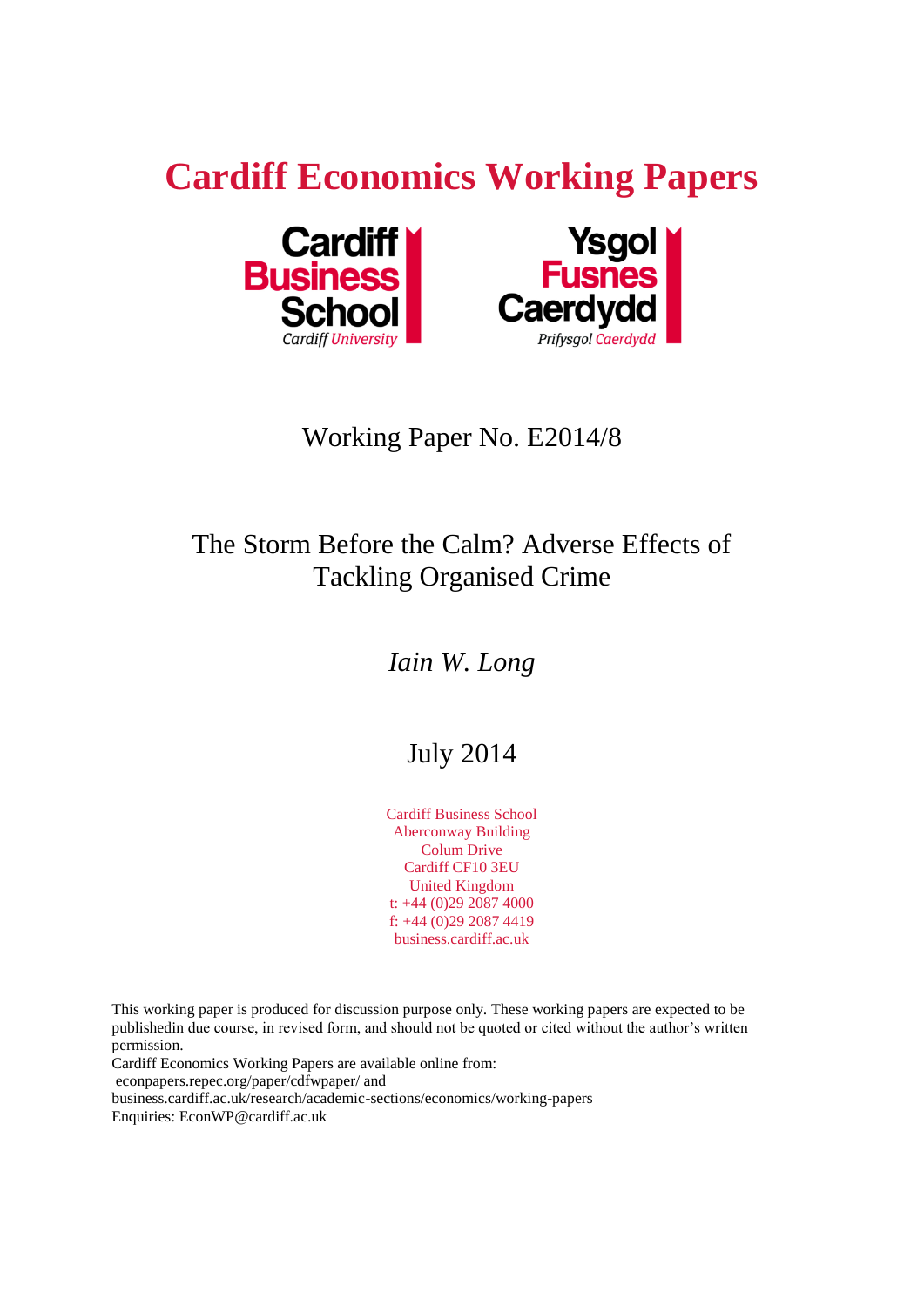# The Storm Before the Calm? Adverse Effects of Tackling Organised Crime

Iain W. Long<sup>∗</sup> Economics Section Cardiff University

June 2014

#### Abstract

Policies targeted at high-crime neighbourhoods may have unintended consequences in the presence of organised crime. Whilst they reduce the incentive to commit crime at the margin, those who still choose to join the criminal organisation are hardened criminals. Large organisations take advantage of this, substituting away from membership size towards increased individual criminal activity. Aggregate crime may rise. However, as more would-be recruits move into the formal labour market, falling revenue causes a reversal of this effect. Thereafter, the policy reduces both size and individual activity simultaneously.

Keywords: Organised crime; crime policy; occupational choice. JEL Classification: D82; J24; J28; K42; L21.

## 1 Introduction

Over recent years, numerous policies have been suggested to increase the expected cost of engaging in crime. Under normal circumstances, these discourage participation in illegal activity and cause crime to fall. When applied to neighbourhoods where organised crime is prevalent, however, they may face a stumbling block. Things may get worse before they get better: the storm before the calm.

<sup>∗</sup> I would like to thanks Leonardo Felli, Andrea Galeotti, Gilat Levy, Akos Valentinyi and Alwyn ´ Young for their valuable insights. Equally useful have been comments by participants at various seminars and conferences. Time spent at the Study Center in Gersenzee is also acknowledged.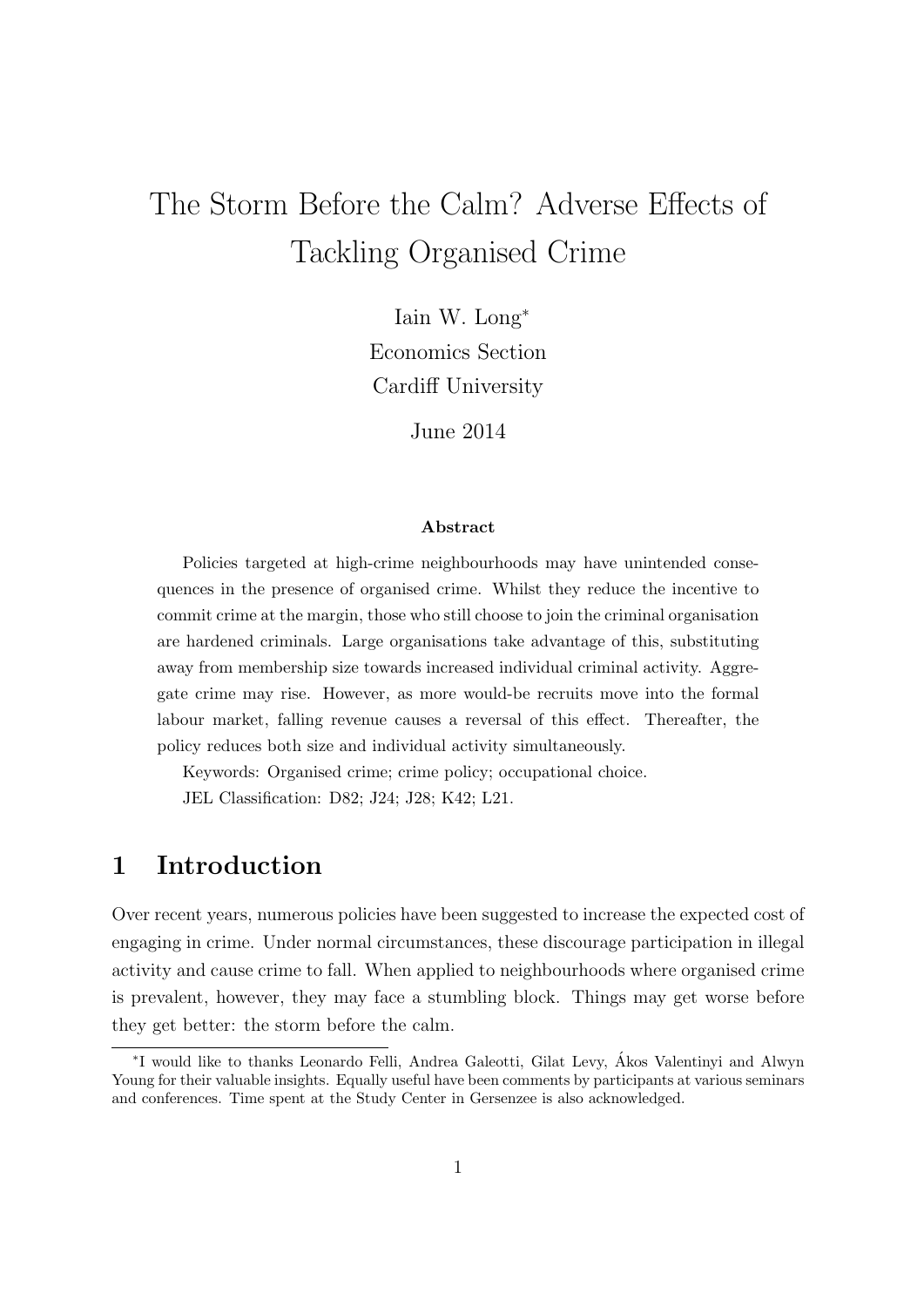Assessments of anti-crime policy have a long history in economics (going back to [Becker 1968\)](#page-26-0). As with any other decision, the rational offender chooses whether to commit crime by comparing the benefits with the costs. Policy can do little to affect the gain the offender enjoys from committing crime. Instead, it influences the cost. For example, increasing the resources available to the police raises the probability of conviction for any given crime. As punishment becomes more likely, the net benefit to the offender declines. Raising the severity of punishment by lengthening prison sentences has a similar effect [\(Stigler 1970;](#page-29-0) [Polinsky and Shavell 1979;](#page-28-0) [Ehrlich 1981\)](#page-27-0).

More recently, the focus has switched away from traditional law enforcement towards influencing the opportunity cost of committing crime. Improving labour market conditions involve the offender giving up more in order to engage in criminal activity [\(Ehrlich](#page-27-1) [1973\)](#page-27-1). Two real-world examples illustrate. The Perry Preschool Project (c.f. [Heckman](#page-27-2) [et al. 2010\)](#page-27-2) identified poor black children with low IQs. From an early age, they were given intensive preschool classes. The project better prepared the children for school, leading to higher educational performance, ultimately improving their labour market opportunities. The internal rate of return on this project is estimated to be between seven and ten per-cent. As a by-product, participants' criminality also fell. This sort of intervention is proving increasingly popular. More recently, the Paper Project has provided financial incentives to students in poor U.S. neighbourhoods to encourage school attendance and better exam performance [\(Fryer 2011\)](#page-27-3).

All of these approaches have proved successful in reducing the number of individuals involved in crime, in line with the predictions of the rational offender model. However, in the presence of organised crime, there is evidence to suggest that they may backfire. During the 1980s, arrests for heroin and cocaine trafficking in the U.S. rose dramatically (from 4% of all drug arrests in 1980 to almost 20% in 1989) as part of the 'War on Drugs' [\(Lee 1993\)](#page-28-1). Successful conviction of traffickers increased (from 85% in 1985 to 92% in 1989) and they were incarcerated for longer periods of time (up from 61 months to 76 months on average). However, over the same period, surveys suggest that availability of both drugs increased, and drugs prices were stable. Various attempts have been made to explain this outcome based on the unique features of the drugs market. Consumers may have changed their purchasing behaviour, buying larger quantities less often [\(Lee 1993\)](#page-28-1). The market structure itself might have changed, depending upon whether distributors or retailers are targeted [\(Poret 2002\)](#page-28-2). Competition could have increased, lowering the price [\(Mansour et al. 2006\)](#page-28-3). It is certainly true that the drugs market underwent significant changes during this period. If backfiring policies were limited to this case, we might have little more to say. However, other examples exist.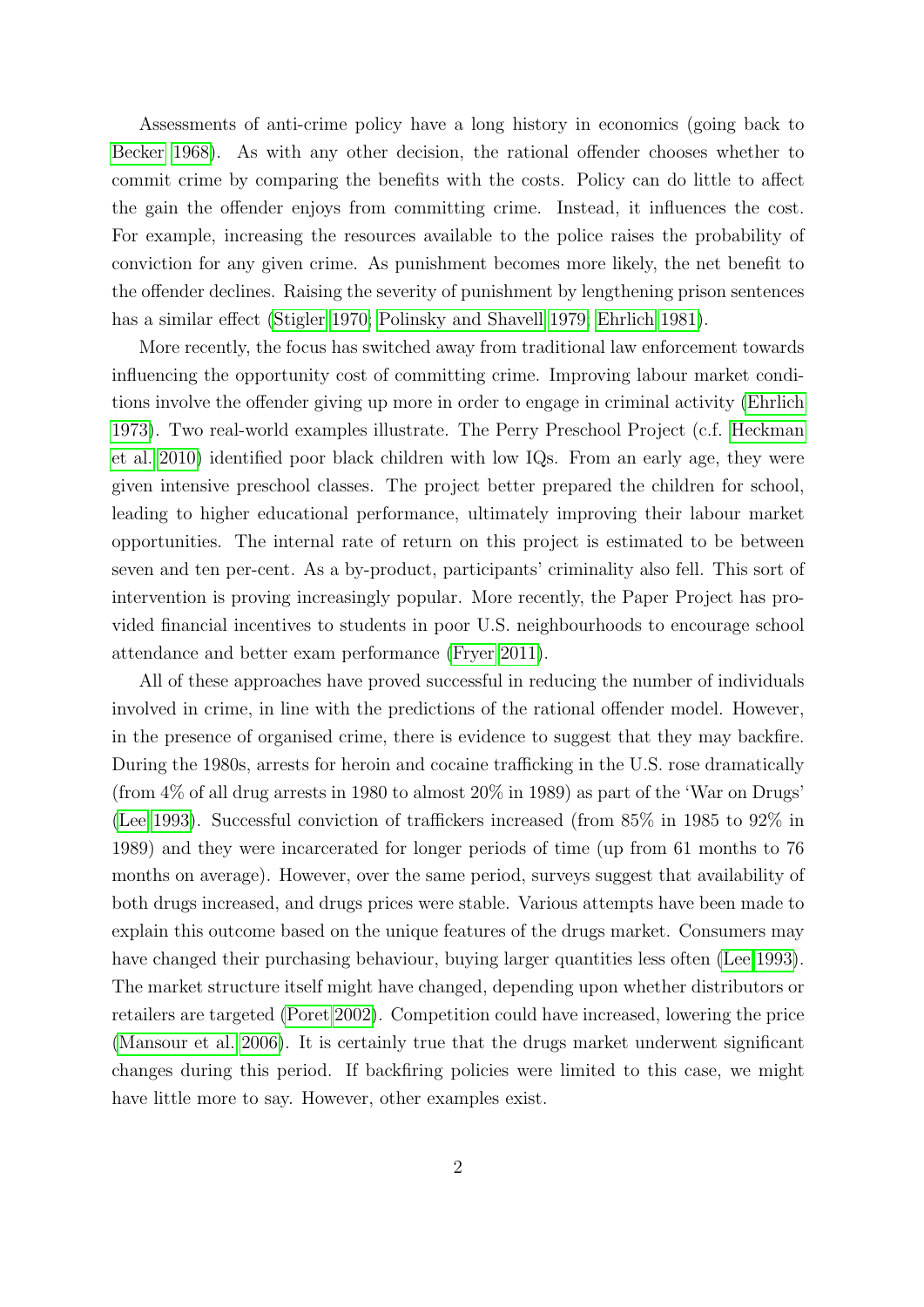In 1990, the Philippines customs authority clamped down on common forms of duty avoidance [\(Yang 2008\)](#page-29-1). Evidence suggest that, as a result of the policy, not only had other forms of duty avoidance increased, but that the problem of avoidance may have got worse. Whilst the government raised an additional \$24.6 million from additional inspections, it is estimated that displacement towards other forms of avoidance cost an additional \$33.3 million in lost duties over a fifteen month period. Not only had criminal groups substituted between different activities, but the overall cost of crime increased. The policy had backfired due to substitution between activities.

In response to the London riots of 2011, the Metropolitan Police developed a strategy of arresting known gang members in several neighbourhoods in London. One year later, a survey asked residents of these neighbourhoods to assess its impact [\(Centre for Social](#page-26-1) [Justice 2012\)](#page-26-1). They stated that gang violence had increased. Despite the arrests, those who remained at liberty became more violent. A more recent report suggests that gang violence has subsequently declined [\(Home Office 2013\)](#page-27-4). This indicates that the backfiring effects may be temporary.

In an attempt to explain these phenomena, I assess the impact of law enforcement and labour market policies in a simple model of profit maximisation.<sup>[1](#page-3-0)</sup> A criminal organisation generates revenue by recruiting members to engage in criminal activity. In exchange for their efforts, it pays them a wage. These members are drawn from a neighbourhood in which the organisation is the sole employer of criminals. Many criminal groups recruit in this way, from mutually exclusive geographical territories, ethnicities or even families [\(Jankowski 1991;](#page-27-5) [Polo 1997;](#page-28-4) [Paoli 2003\)](#page-28-5). By doing so, it is easier for them to maintain the loyalty of their members, preventing defections to other groups or the police.

Individuals in the neighbourhood have varying criminal ability. Evidence suggests that informational asymmetries abound in organised crime [\(Gambetta 2009\)](#page-27-6). Signalling of ability, for example through the use of violence, is a pervasive method for gaining membership [\(Decker 1996;](#page-26-2) [Skaperdas 2001\)](#page-28-6), advancement or respect [\(Jankowski 1991;](#page-27-5) [Silverman 2004\)](#page-28-7). As such, criminal ability is private information. Members with higher ability incur a lower cost of activity. This could represent the effort involved in committing crime. It could also incorporate the inherent dangers involved in this line of work. For example, members of a drugs gang in Chicago have been found to have a 25% chance of dying in four years [\(Levitt and Venkatesh 2000\)](#page-28-8). This compares with a 0.4% chance in the same demographic across the U.S. as a whole.

<span id="page-3-0"></span><sup>&</sup>lt;sup>1</sup>There is a rich history of modelling organised crime as a profit-maximising firm. For recent contributions to this literature, see, for example, [Gambetta 1996;](#page-27-7) [Anderson and Bandiera 2000;](#page-26-3) [Garoupa](#page-27-8) [2000;](#page-27-8) [Chang et al. 2005;](#page-26-4) [Kugler et al. 2005](#page-27-9) or [Dixit 2007.](#page-27-10)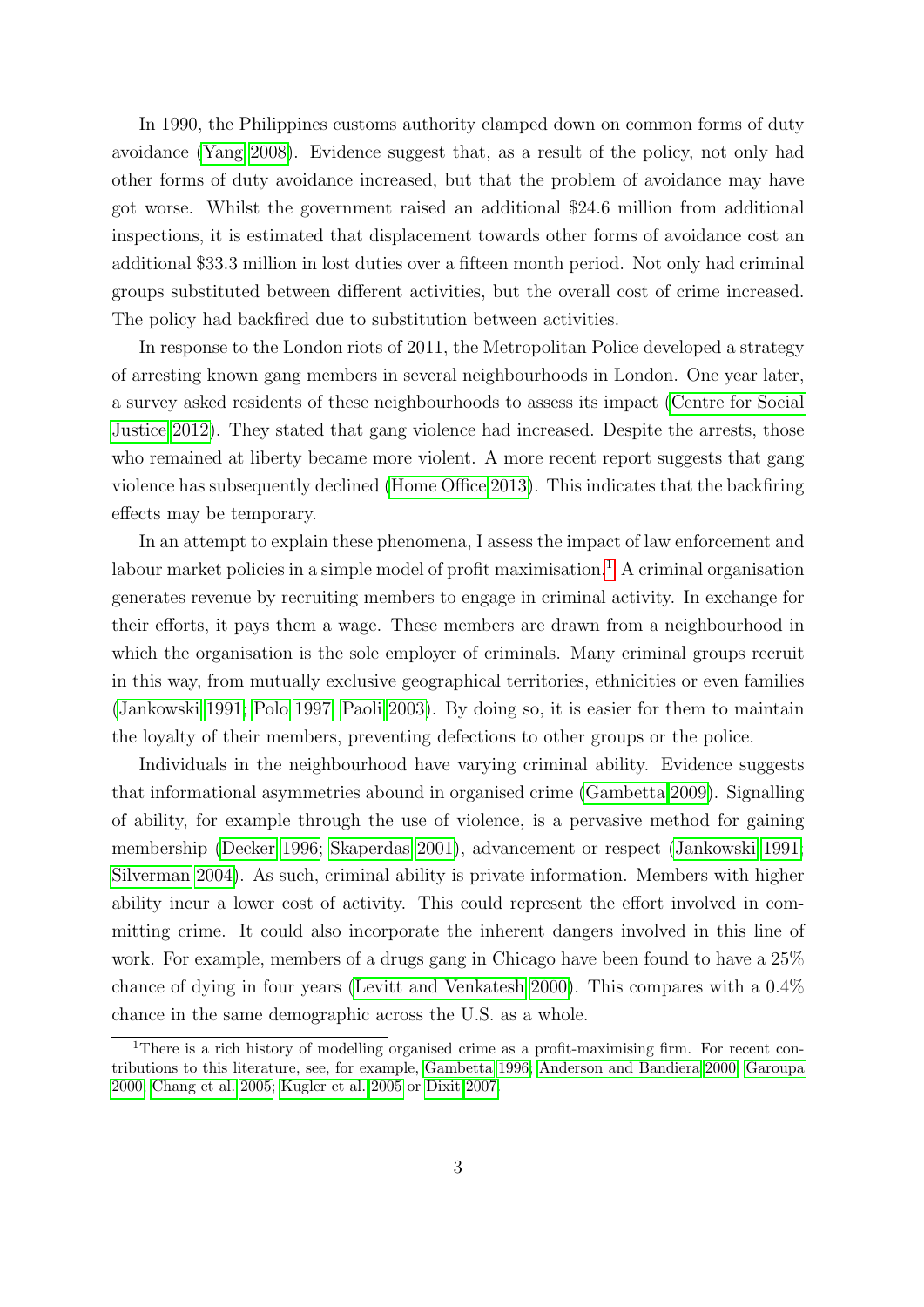Each individual either accepts the contract offered by the organisation, or works in the formal labour market. Since it is assumed that all individuals have the same labour market opportunities, the contract acts as a simple screening device. All members receive the same wage, and engage in the same amount of activity. For those with a high criminal ability, membership provides them with a large surplus. Individuals with low ability find the the wage the organisation offers is insufficient to compensate for the activity required of them. They instead join the formal labour market. The contract ensures that recruits are from the upper tail of the criminal ability distribution.

When a policy increases the cost of engaging in crime, the surplus each would-be member enjoys declines. Those with relatively low ability no longer choose to join the organisation. The policy appears to be effective, as the number of criminals falls. However, individual criminal activity may have become more profitable. Those who still join are hardened criminals. The compensation they require for the acts they commit falls, making it less expensive for the organisation to raise individual activity (a cost effect). Yet, with fewer members, increases in individual activity have a smaller impact on the aggregate amount of crime the organisation commits, and hence on the revenue it generates (a revenue effect). Whether individual activity becomes more or less profitable depends upon the relative size of these effects.

Left to its own devices, the organisation maximises profit by employing a large number members. It recruits individuals with very low ability. When a policy causes these would-be members to move to the formal labour market, the organisation need not increase its wage by as much to compensate remaining members for increased activity. The cost effect is large. Conversely, diminishing marginal returns imply that the revenue effect is small. Size and individual activity are profit substitutes. Reductions in membership cause the organisation to increase the activity of its remaining members. For large enough organisations, aggregate criminal activity will increase. This is the storm.

As the policy continues to increase the cost of engaging in crime, and the size of the organisation continues to decline, the revenue effect becomes important. Reductions in size lead to smaller declines in the marginal cost of activity, as those who leave already have relatively low effort costs. Diminishing marginal returns are also less restrictive. Size and activity eventually become complements. Further reductions in size cause the organisation to reduce the activity required of its members. Overall crime falls rapidly. This is the calm.

Two recent theoretical contributions to the crime literature also discuss substitution within the context of a gang [\(Poutvaara and Priks 2009;](#page-28-9) [2011\)](#page-28-10). In their analysis, the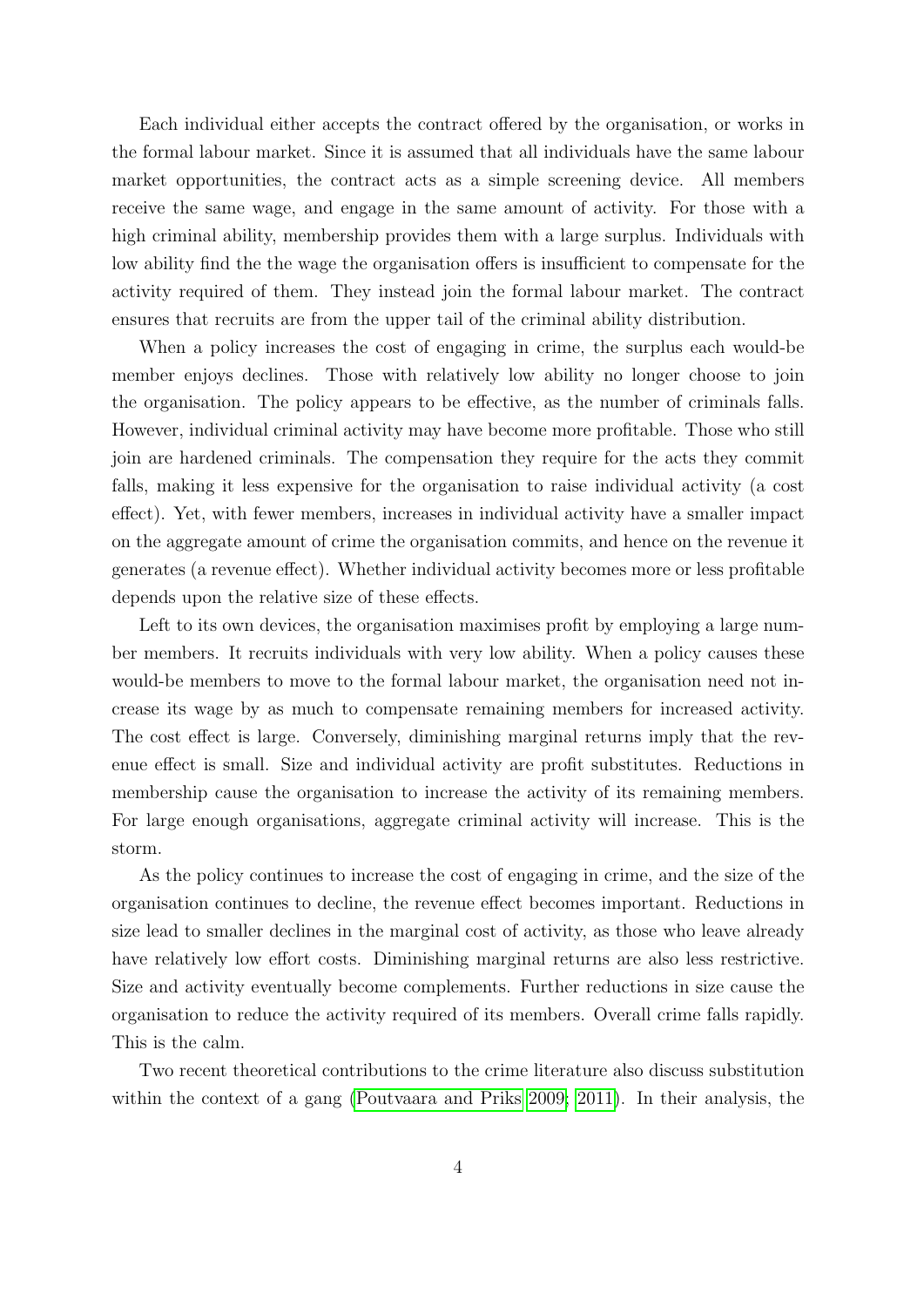gang's leader enjoys being head of a large, violent group. Following a change in police tactics (2009) or unemployment (2011), they show that the gang leader may reduce membership in favour of more violent activity. The relative price of size changes, and the leader maximises utility by substituting towards violence. The intuition in my contribution is similar. In contrast, I identify two effects (revenue and cost) which jointly determine the relationship between members and their individual effort. This enables me to not only discuss profit complements and substitutes in the same framework, but also to discern a link between the size of the organisation and how it views the two inputs. These insights generate a new prediction about the reaction to policy. Whilst membership always falls, individual (and, potentially, aggregate) criminal activity will first increase, then stabilise, before rapidly declining.

The model presented is not implicitly one of organised crime - it could equally apply to a firm in the formal economy facing increasing labour market wages. Here too, there is evidence of substitution from the literature on work sharing (beginning with [Calmfors 1985](#page-26-5) and [Booth and Schiantarelli 1987\)](#page-26-6). These contributions assume that a firm's output depends upon total hours worked (individual hours multiplied by the number of workers). My approach nests this assumption. Empirical estimates for the elasticity of substitution between size and individual hours range between  $-0.1$  and  $-1.7$ (for a survey, see [Freeman 2000\)](#page-27-11). The upper estimates are consistent with the view that aggregate activity increases when the number of workers falls. Whilst organised crime is, of course, different with regard to the constraints it faces, this nevertheless suggests the possibility that it too may substitute, and that this could result in greater amounts of crime.

The remainder of the paper proceeds as follows. Section [2](#page-5-0) outlines a simple model of organised crime. Section [3](#page-7-0) discusses the equilibrium, highlighting the link between organisation size and whether size and activity are complements or substitutes. The following two sections identify the impact of a gradual improvement in formal labour market conditions or an increase in the expected punishment on the optimal size and activity. Section [6](#page-20-0) concludes. All proofs are provided in the appendices.

## <span id="page-5-0"></span>2 A Simple Model of Organised Crime

A criminal organisation recruits members from a neighbourhood with a population of mass  $N$ . Although its product markets may be competitive, the organisation acts as a monopsonist employer in the crime sector. The neighbourhood may be a geographical territory, or may represent an ethnicity or collection of families. It offers an identical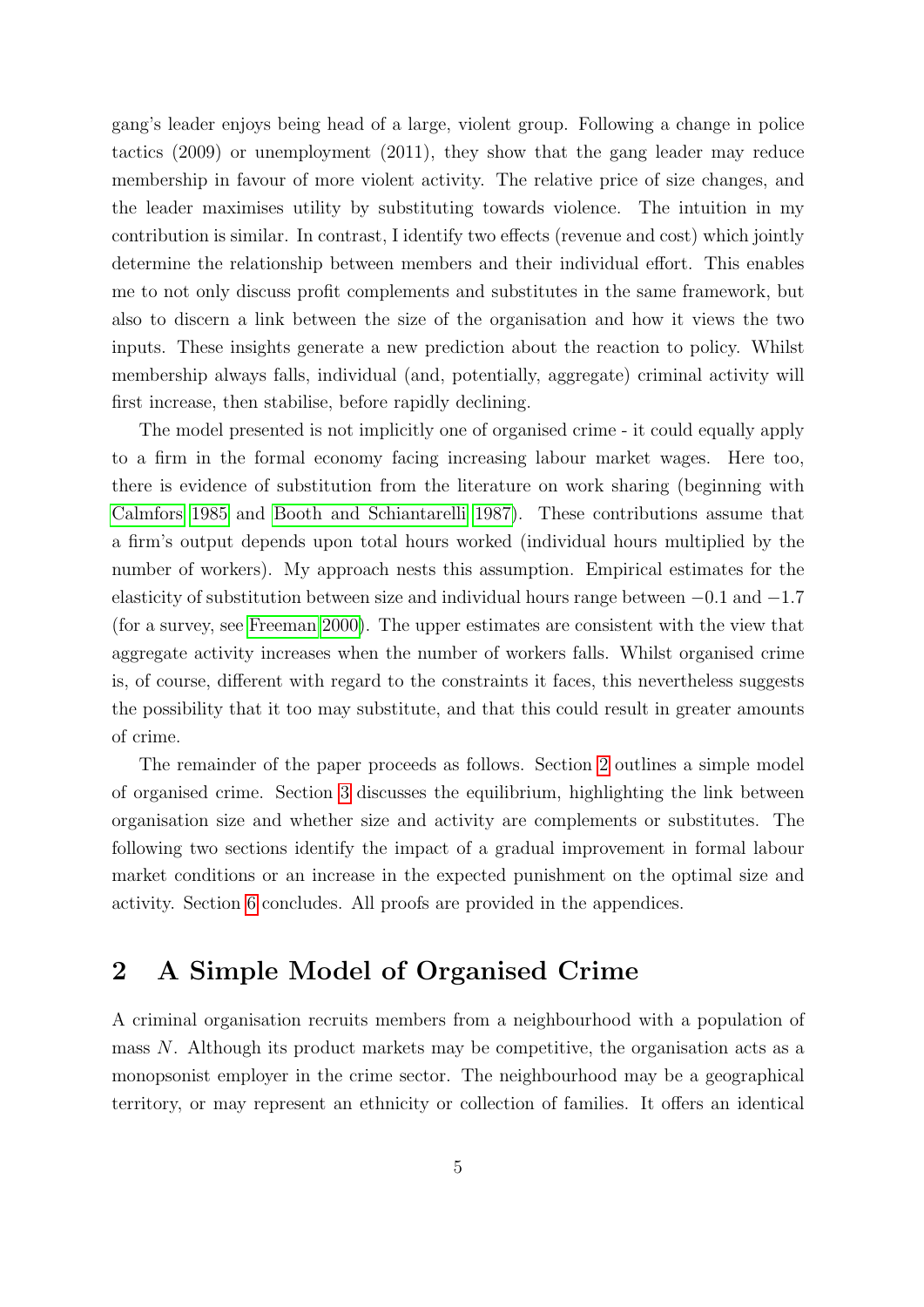contract to everyone in the neighbourhood, comprising of a wage,  $q$  and a level of individual criminal activity  $a^2$  $a^2$ . The contract is binding on both sides.

Individuals vary in their intrinsic criminal ability, denoted by  $\sigma \geq 0$ . Ability is exponentially distributed, with parameter  $\lambda > 1$ . An individual's ability is not observed by the organisation (there is adverse selection). Their effort cost of criminal activity a is given by  $\frac{a}{\sigma}$ . The cost is increasing in the level of activity required by the organisation, but more able individuals always suffer less. Given the nature of the contract, those with high ability consequently enjoy a greater surplus from membership of the organisation than those with low ability.

The organisation's members also face the risk of punishment. With probability  $p$ they are caught and suffer punishment  $-f$ . Following convention, they are still assumed to receive the benefit of their crime - the wage from the organisation - irrespective of whether they are punished [\(Garoupa 1997,](#page-27-12) [2000\)](#page-27-8). For simplicity, both the probability of being caught and the punishment an individual receives is independent of the level of individual activity and size of the organisations. Whilst this is perhaps unrealistic, it is not obvious what alternative assumption would be more appropriate given that all members engage in identical crimes. With limited police resources, an increase in criminal activity reduces the probability that any particular offence will be punished [\(Sah 1991\)](#page-28-11). However, greater activity can lead to greater resources being made available [\(Levitt 1997\)](#page-28-12), which may reverse the relationship.

The payoff from accepting the organisation's contract is thus:

$$
g - \frac{a}{\sigma} - pf. \tag{1}
$$

If, instead, an individual chooses not to become a criminal then they receive a flat wage, w. This is equivalent to the expected wage from employment in the formal labour market, and may include the cost of investment in education. The assumption that all individuals have identical formal labour market opportunities reflects the fact that many workers from crime-ridden neighbourhoods perform low-skilled jobs, where variation in wages is small [\(Levitt and Venkatesh 2000\)](#page-28-8).

The organisation recruits M members in order to generate revenue  $r(M, a)$ .<sup>[3](#page-6-1)</sup> Revenue

<span id="page-6-0"></span><sup>&</sup>lt;sup>2</sup>A previous working paper considers the case in which the organisation offers different wages in exchange for different activity levels [\(Long 2013\)](#page-28-13). The effects are similar, although the intuition changes slightly.

<span id="page-6-1"></span><sup>&</sup>lt;sup>3</sup>The black box nature of revenue (as opposed to production) is purely for notational ease. One can think about it as an indirect revenue function: the one resulting from the optimal allocation of inputs across the wide range of activities the gang engages in. [Kugler et al. 2005](#page-27-9) consider a more structured approach, decomposing revenue into the number of crimes committed, and the booty collected from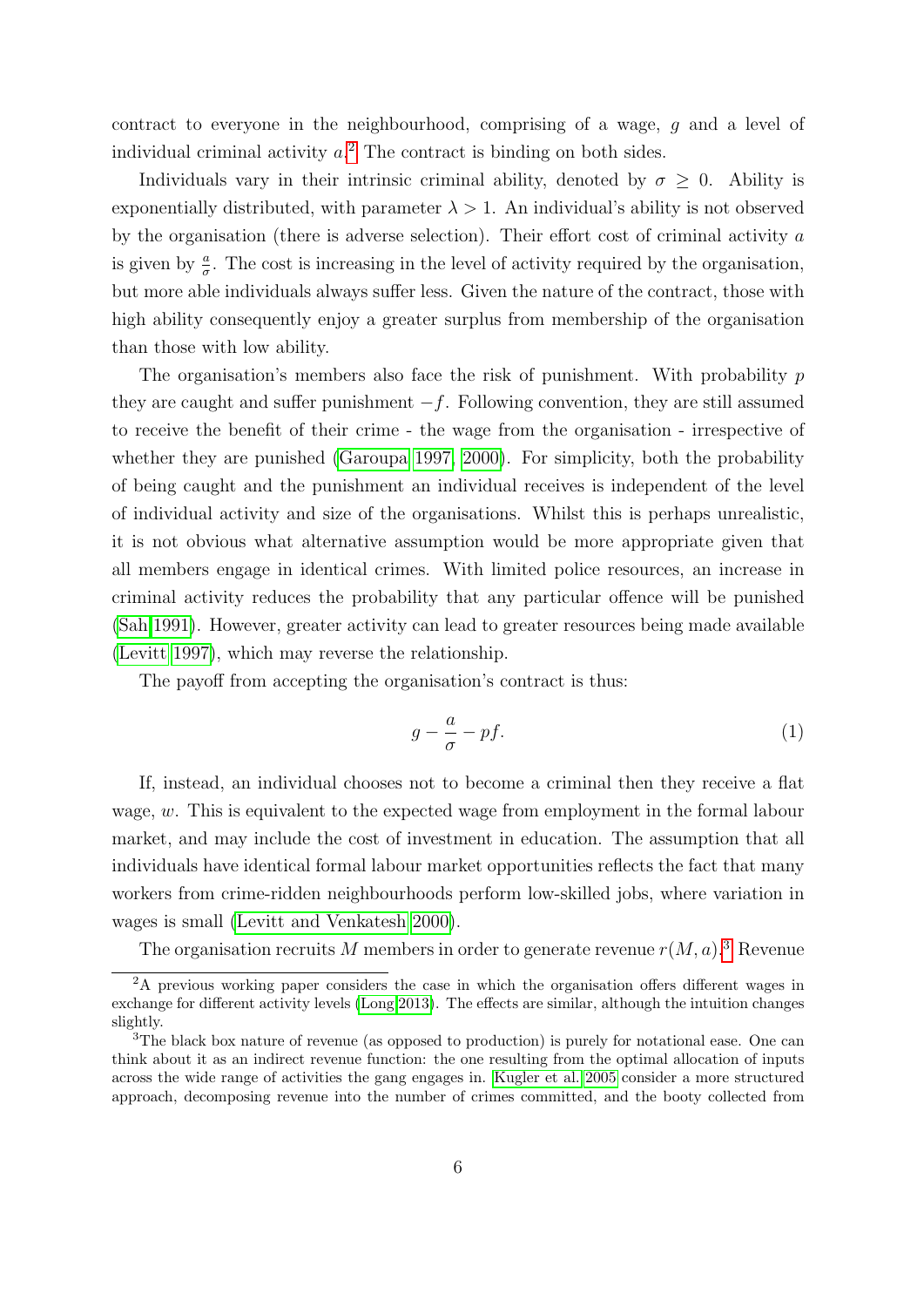is subject to diminishing marginal returns to either input and, for simplicity, is assumed to have constant returns to scale. Size and activity are revenue complements: the marginal revenue product of activity,  $MRP_a$ , is not only increasing in M, but also diminishes more slowly as M increases. The extent of revenue complementarity proves important in the analysis to follow. One measure of this is the cross elasticity of the marginal revenue product of activity with respect to size:

$$
\eta(M, a) = \frac{M}{MRP_a} \frac{\partial MRP_a}{\partial M}.
$$
\n(2)

 $\eta$  states the percentage increase in the marginal revenue from activity following a onepercent increase in organisation size  $(\eta > 0)$ . Since marginal revenue is one half of a firm's profit-maximisation decision,  $\eta$  intuitively tells us how the organisation's incentive to increase activity varies when its size increases. When  $\eta$  is large, size and activity are strong revenue complements. An increase in size creates a strong incentive to increase activity, as it will bring in much more revenue.

The organisation chooses its contract to maximise profit, given by its revenue minus its total wage bill:

$$
\pi(M, a) = r(M, a) - gM.
$$
\n<sup>(3)</sup>

Summarising, the timing is as follows. The policy environment is first announced, and becomes common knowledge. The criminal organisation then chooses its contract. Next, individuals choose whether to join the organisation or to work in the formal sector. Crime then takes place and wages are paid. Finally, members of the organisation may be arrested and punished.

#### <span id="page-7-0"></span>3 Equilibrium

Solving this simple framework yields a (semi-separating) perfect Bayesian equilibrium. Proceeding by backwards induction, first consider the choice of the neighbourhood's individuals. Given the contract on offer, an individual will work for the organisation if and only if:

$$
g - \frac{a}{\sigma} - pf \ge w
$$
  

$$
\iff \sigma \ge \hat{\sigma}(g, a, w + pf) \equiv \frac{a}{g - (w + pf)}.
$$

each crime. If we normalised the price of criminal output to unity, this specification of production would be identical to that of [Calmfors 1985](#page-26-5) and [Booth and Schiantarelli 1987.](#page-26-6)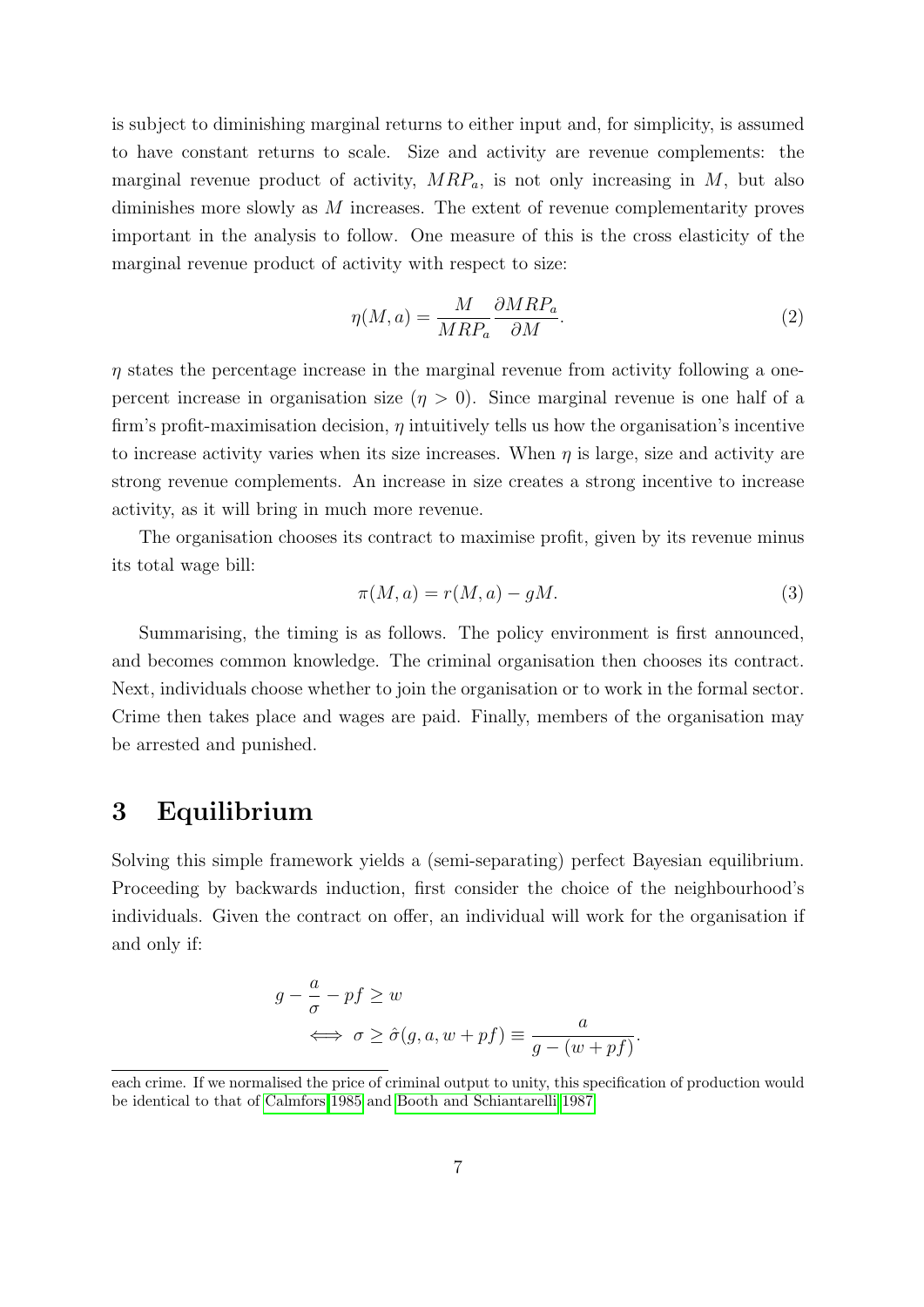The payoff from joining the organisation is increasing in ability. All members receive the same wage, engage in the same amount of criminal activity, and face the same expected punishment. However, those with higher ability have a lower cost of committing crime. The formal labour market, on the other hand, does not respect criminal ability. Everyone receives w. So there exists a unique marginal individual, with ability  $\hat{\sigma}(q, a, w + pf)$ defined above, such that only those with ability exceeding that of the marginal individual join. Whilst the marginal individual is indifferent between either form of employment, all other members of the organisation receive a positive surplus. Individuals with ability below  $\hat{\sigma}$  strictly prefer working in the formal labour market. Since crime is always prohibitively costly for those with ability close to zero,  $\hat{\sigma}(g, a, w+p f) > 0$ . The contract acts as a very simple screening device. The required level of individual activity provides a hurdle which only those with sufficiently high ability are willing to overcome.

Note that all policy tools in this framework,  $w, p$  and  $f$ , have the same impact on the ability of the marginal individual. By raising the expected cost of engaging in crime, each policy reduces the surplus that members receive from joining the organisation. Fewer individuals accept any given contract. The ability of the new marginal individual is higher. As we are only interested in the composite effect of policy, we denote by  $\phi \equiv w + pf$ , the expected cost of engaging in crime. In the following sections, we will ask how changes in  $\phi$  affect the organisation.

We now turn to the choice of optimal contract. It proves helpful to rephrase the organisation's profit maximisation problem slightly. For a given wage, g, individual activity, a, and cost of engaging in crime,  $\phi$ , the expected size of the organisation is:

<span id="page-8-0"></span>
$$
M(g, a, \phi) = N e^{-\lambda \hat{\sigma}(g, a, \phi)}.
$$
\n<sup>(4)</sup>

Size has a one-to-one relationship with  $g$ . Rather than choosing the contract, [\(4\)](#page-8-0) suggests a different approach: the organisation chooses its size, M, and individual activity level, a. Knowing how individuals respond in equilibrium, it then rearranges [\(4\)](#page-8-0) to identify the ability it needs to make indifferent:

$$
\hat{\sigma}(M) = \frac{\ln N - \ln M}{\lambda}.
$$

The organisation then computes the wage needed to achieve this indifference, given its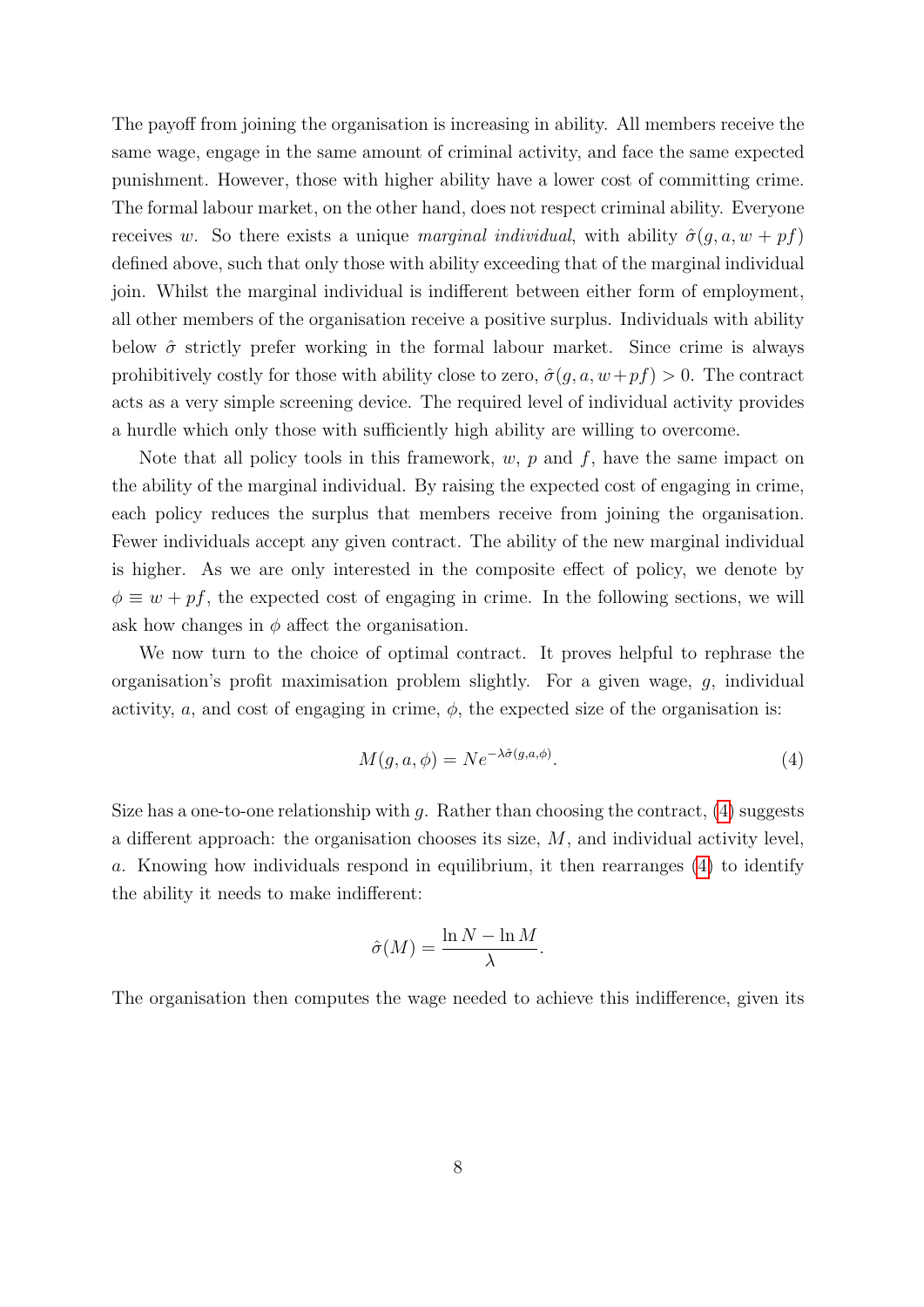chosen individual activity level and the expected cost of engaging in crime. It needs:

<span id="page-9-0"></span>
$$
g(M, a, \phi) - \frac{a}{\hat{\sigma}(M)} - pf = w
$$
  

$$
\iff g(M, a, \phi) = \phi + \frac{a}{\hat{\sigma}(M)}.
$$
 (5)

The wage it offers just compensates the marginal individual for both the expected cost of engaging in crime  $(\phi)$  and the effort cost of the activity the organisation requires of them. Infra-marginal members receive a positive surplus from joining, given by:

$$
g(M, a, \phi) - \frac{a}{\sigma} - pf - w = \frac{a}{\hat{\sigma}(M)} - \frac{a}{\sigma} \ge 0.
$$

Members with higher ability always receive a greater surplus from the contract on offer than members with lower ability.

The organisation's profit maximisation problem can thus be rewritten as:

<span id="page-9-2"></span><span id="page-9-1"></span>
$$
\max_{M,a} \{ r(M, a) - g(M, a, \phi)M \},
$$
\n(6)

<span id="page-9-4"></span>where  $g(M, a, \phi)$  is defined by [\(5\)](#page-9-0). Any unconstrained solution must satisfy the following:

**Proposition 1 (First-order Conditions)** Suppose that  $\eta > \frac{1}{2}$ . Then the profit max-imisation problem [\(6\)](#page-9-1) has a solution,  $(M^*, a^*) > 0$ , given by:

$$
MRP_M(M^*, a^*) = g(M^*, a^*, \phi) + \frac{a^*}{\lambda \hat{\sigma}(M^*)^2},\tag{7}
$$

<span id="page-9-3"></span>
$$
MRP_a(M^*, a^*) = \frac{M^*}{\hat{\sigma}(M^*)}.\tag{8}
$$

**Proof.** See Appendix [A.](#page-21-0) ■

The assumption that  $\eta > \frac{1}{2}$  is sufficient to ensure that all solutions to this system locally maximise profit. Equation [\(7\)](#page-9-2) describes the first-order condition for size. Given individual activity,  $a^*$ , new members increase the organisation's revenue by  $MRP_M(M^*, a^*)$ . However, they must be paid  $g(M^*, a^*, \phi)$ . Moreover, attracting new members involves recruiting those with lower ability than the current marginal individual. All individuals with higher ability already receive a positive surplus from membership, and hence have already chosen to join. In order to compensate for the new recruits' higher cost of activity, the organisation must increase its wage (in [\(5\)](#page-9-0) the ability of the new marginal individual has lower ability). This involves offering higher compensation to the infra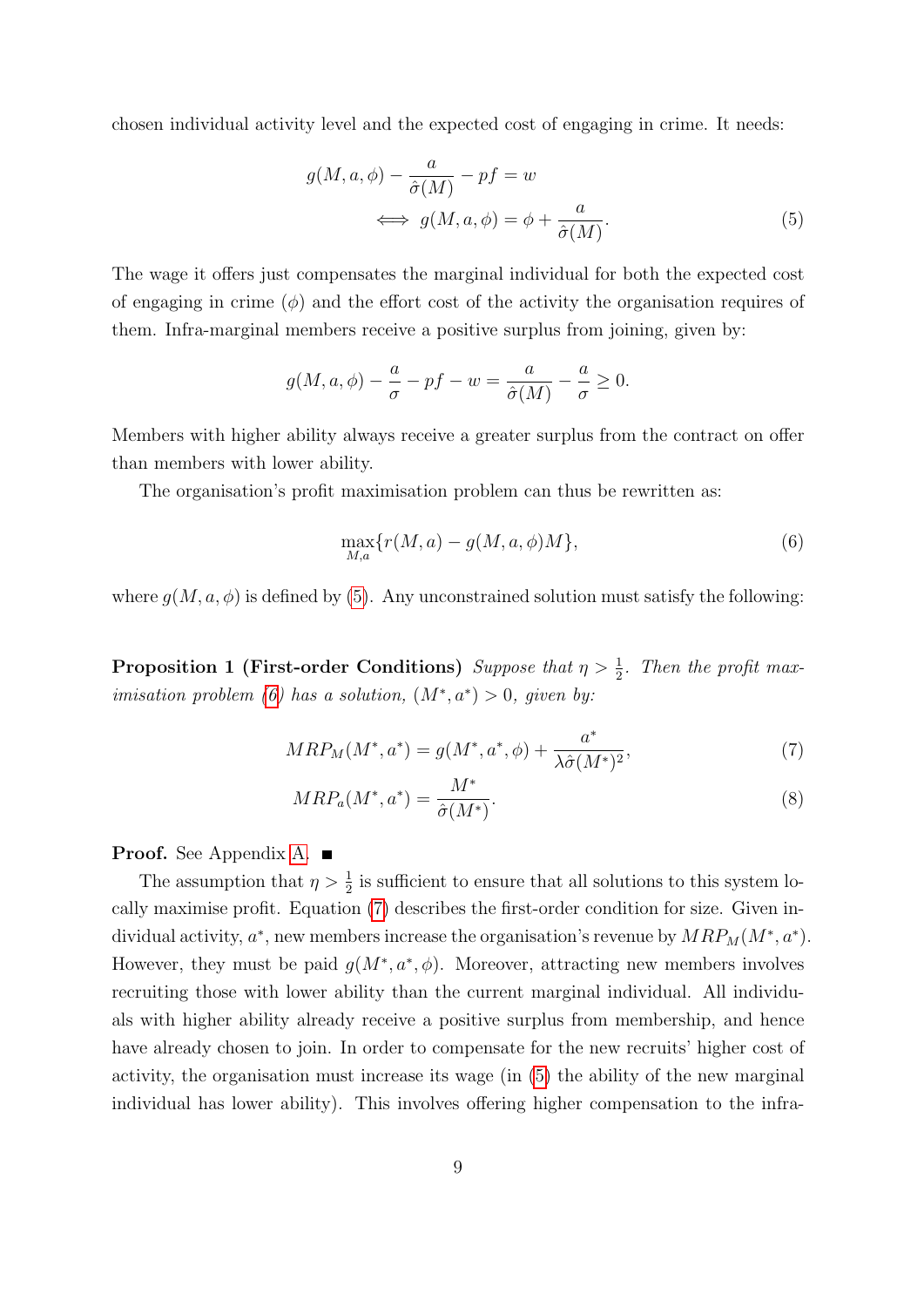marginal individuals too. The marginal cost of members exceeds  $g(M^*, a^*, \phi)$ .

Equation [\(8\)](#page-9-3) gives the first-order condition for activity. Increasing the level of individual activity enables the organisation to generate more revenue. Each member commits more crime, and total revenue increases by  $MRP_a(M^*, a^*)$ . However, in order to ensure that no member chooses to switch towards the formal labour market, the organisation must compensate them for the higher effort cost that they incur. The member requiring the greatest payment is the marginal individual. From [\(5\)](#page-9-0) the organisation must raise its wage by  $\frac{1}{\hat{\sigma}(M^*)}$ . However, all  $M^*$  members receive this pay rise. The marginal cost of activity is thus  $\frac{M^*}{\hat{\sigma}(M^*)}$ . Note that [\(8\)](#page-9-3) is independent of  $\phi$ . Whilst increasing the expected cost of engaging in crime affects an individual's decision to join the organisation, it does not impact upon their effort cost of criminal activity. In particular, controlling for organisation size, the ability, and hence the effort cost, of the marginal individual is unaffected. Increasing activity requires the same increase in wages and results in the same overall increase in the organisation's wage bill.

The profit-maximising level of individual activity and organisation size can be described as the point of intersection between two **restricted demand curves**,  $M(a)$  and  $\tilde{a}(M)$ . Each curve gives the optimal choice of one input, for any given quantity of the other. They are implicitly defined directly from the first-order conditions, as follows:

$$
MRP_M\left[\tilde{M}(a),a\right] = g\left[\tilde{M}(a),a,\phi\right] + \frac{a}{\lambda \hat{\sigma}\left[\tilde{M}(a)\right]^2},\tag{9}
$$

<span id="page-10-1"></span><span id="page-10-0"></span>
$$
MRP_a\left[M,\tilde{a}(M)\right] = \frac{M}{\hat{\sigma}(M)}.\tag{10}
$$

For each a, the solution to equation [\(9\)](#page-10-0) states the organisation's profit-maximising size. Equation [\(10\)](#page-10-1) has a similar interpretation for activity. Profits are maximised when both equations are satisfied, as size maximises profit given individual activity and activity maximises profit given the organisation's size. The restricted demand curves provide a very intuitive way to assess the endogenous effects of changes in the policy environment on the organisation's optimal choice of inputs. Also, by substituting  $\tilde{a}(M)$  for a in [\(9\)](#page-10-0), we can express the organisation's profit-maximisation problem in terms of a single input, M. Understanding the shape of these curves in more detail is hence our next task.

Consider how an increase in size impacts upon the marginal profitability of activity, given by [\(8\)](#page-9-3), at the profit-maximising combination of inputs:

<span id="page-10-2"></span>
$$
\frac{\partial}{\partial M} \left( \frac{\partial \pi}{\partial a} \right) = \frac{1}{\hat{\sigma}(M)} \left\{ \eta(M, a) - \left[ 1 + \frac{1}{\lambda \hat{\sigma}(M)} \right] \right\}.
$$
 (11)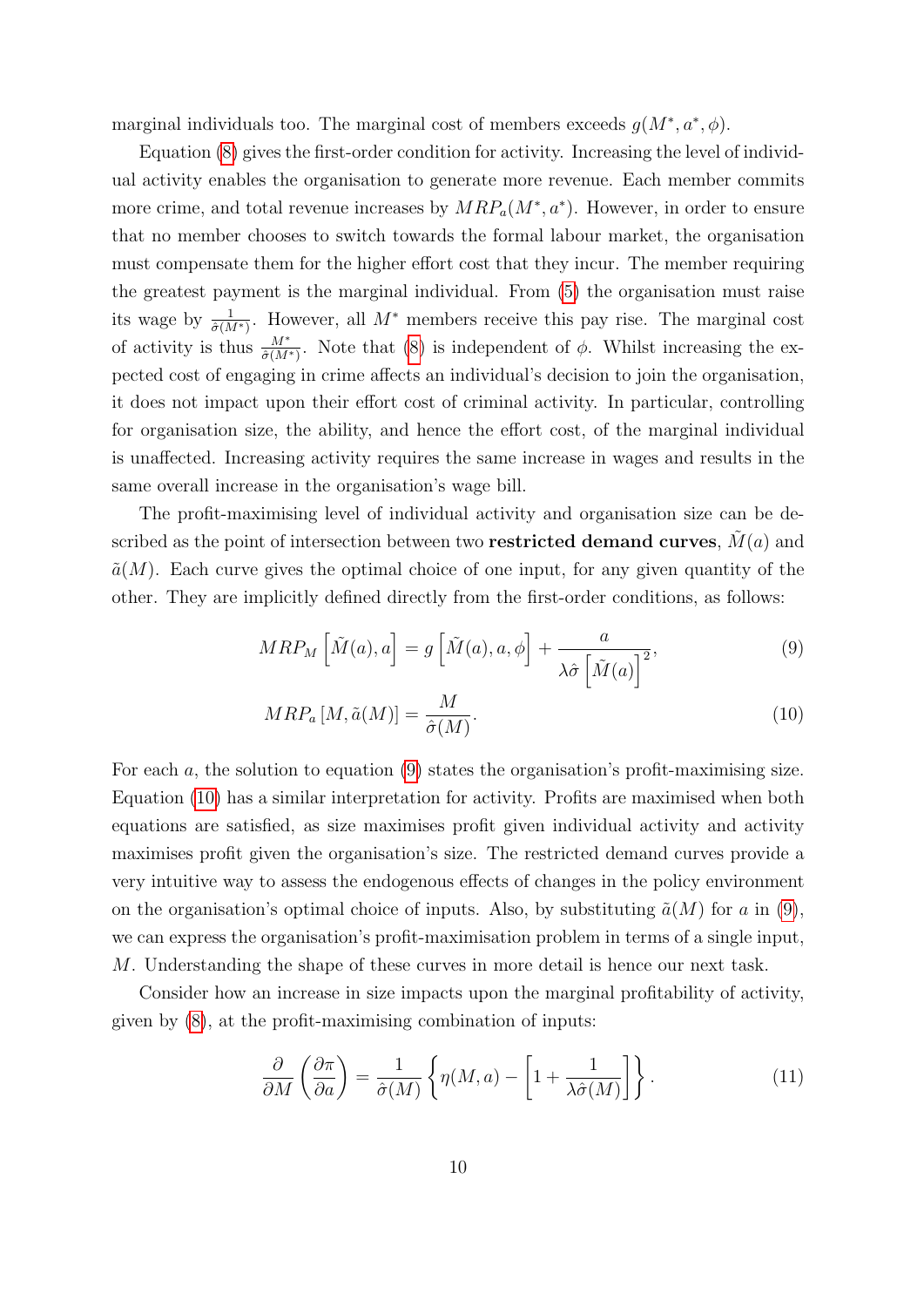Whether individual activity becomes more profitable depends upon the sign of the term in curly brackets.<sup>[4](#page-11-0)</sup> The first element,  $\eta(M, a)$ , states the percentage increase in the marginal revenue product of activity following a one per-cent rise in size. It represents a revenue effect. With more members, a small rise in each member's individual activity leads to larger growth in aggregate crime and hence in the organisation's revenue. Size and activity are revenue complements. The second term is the percentage increase in the marginal cost of activity. It represents a cost effect. When membership expands, the new marginal individual has a lower ability. They require a greater increase in wages to compensate them for higher individual activity. All infra-marginal members receive the raise too, exacerbating the problem. The marginal cost of individual activity also increases in size.

Activity only becomes more profitable following an increase in size if the revenue effect dominates the cost effect. As alluded to in the introduction, this has important implications for how the organisation responds to a change in the policy environment. Fortunately, we can easily distinguish between the two cases:

<span id="page-11-2"></span>Proposition 2 (Complements vs. Substitutes) There exists a unique  $\overline{M} \geq 0$  such that the revenue effect dominates the cost effect if and only if  $M < \overline{M}$ .

**Proof.** See Appendix [B.](#page-22-0) ■



<span id="page-11-1"></span>Figure 1: Size and Activity can be Complements or Substitutes.

Figure [1](#page-11-1) illustrates. From [\(11\)](#page-10-2), the cost effect only depends upon the size of the organisation. As size increases, the ability of the marginal individual declines. The cost effect is increasing in size. In contrast, when we incorporate endogenous changes in

<span id="page-11-0"></span><sup>&</sup>lt;sup>4</sup>These effects are, of course, entirely symmetric. [\(11\)](#page-10-2) also describes  $\frac{\partial}{\partial a} \left( \frac{\partial \pi}{\partial M} \right)$ .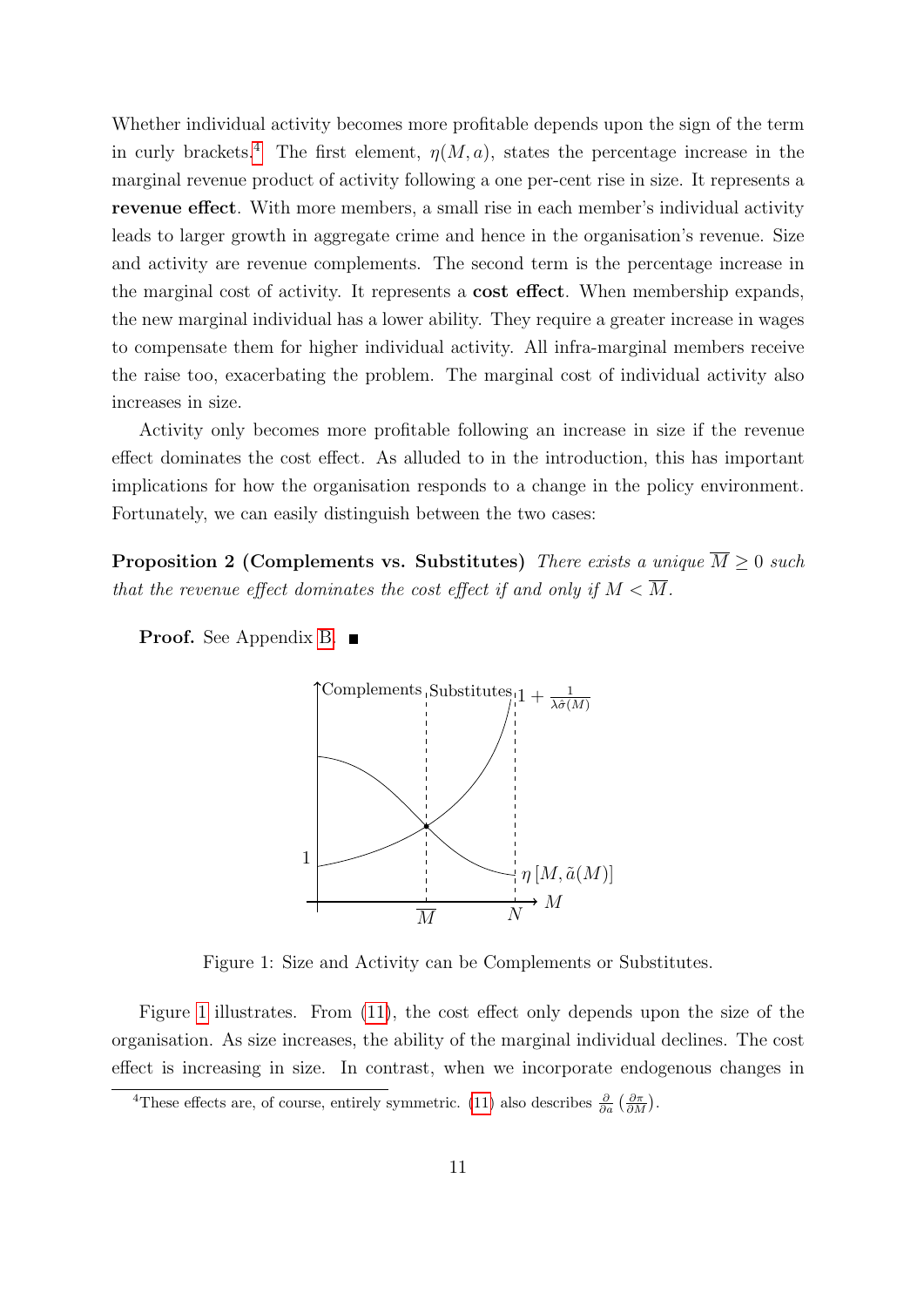activity using [\(10\)](#page-10-1), the revenue effect is declining. The figure has two regions. Small organisations only recruit very high ability individuals. Any increase in activity only requires a small rise in wages. The cost effect is small, and is dominated by the revenue effect. Size and activity are profit complements. Larger organisations, on the other hand, are forced to recruit lower ability individuals. Any increase in activity necessitates a much larger rise in wages in order to maintain the indifference of the marginal individual. The cost effect is very high. Moreover, the revenue effect is small. If size is large enough, it is dominated by the cost effect. In this region, size and activity are profit substitutes. Where the two curves intersect, the revenue and cost effects exactly cancel each other out. An increase in activity has no effect on the optimal size of the organisation and vice-versa.

The restricted demand functions clearly behave differently depending upon whether size and activity are complements or substitutes. Their respective slopes are:

$$
\frac{\partial \tilde{M}}{\partial a} = -\frac{\frac{\partial^2 \pi}{\partial M \partial a}}{\frac{\partial^2 \pi}{\partial M^2}},
$$

$$
\frac{\partial \tilde{a}}{\partial M} = -\frac{\frac{\partial^2 \pi}{\partial M \partial a}}{\frac{\partial^2 \pi}{\partial a^2}}.
$$

If size and activity are complements (that is to say that  $\frac{\partial^2 \pi}{\partial M \partial a} > 0$ ), an increase in activity causes an endogenous increase in size. As each member is more active, additional members will bring in more revenue. The marginal revenue product of size is higher (the revenue effect). However, greater activity requires greater compensation for the marginal individual. Increasing size worsens the problem by attracting individuals who are more sensitive to crime. The marginal cost of size increases too (the cost effect). Since size and activity are complements, the revenue effect dominates, and size optimally increases. The restricted demand for size,  $\tilde{M}(a)$  is upward-sloping.

The effects are symmetric. An increase in size causes an endogenous increase in activity. As size grows, the organisation is better placed to generate revenue through activity. The marginal revenue product of activity is higher (the revenue effect). Concurrently, it is forced to recruit less able members, which increases its wage bill (the cost effect). Since size and effort are complements, the revenue effect dominates, increasing the marginal profitability of activity. The organisation asks its members to work harder. The restricted demand for activity,  $\tilde{a}(M)$  is also upward-sloping.

If, on the other hand, size and activity are substitutes, the cost effect dominates the revenue effect. An increase in activity reduces the marginal profitability of size.  $M(a)$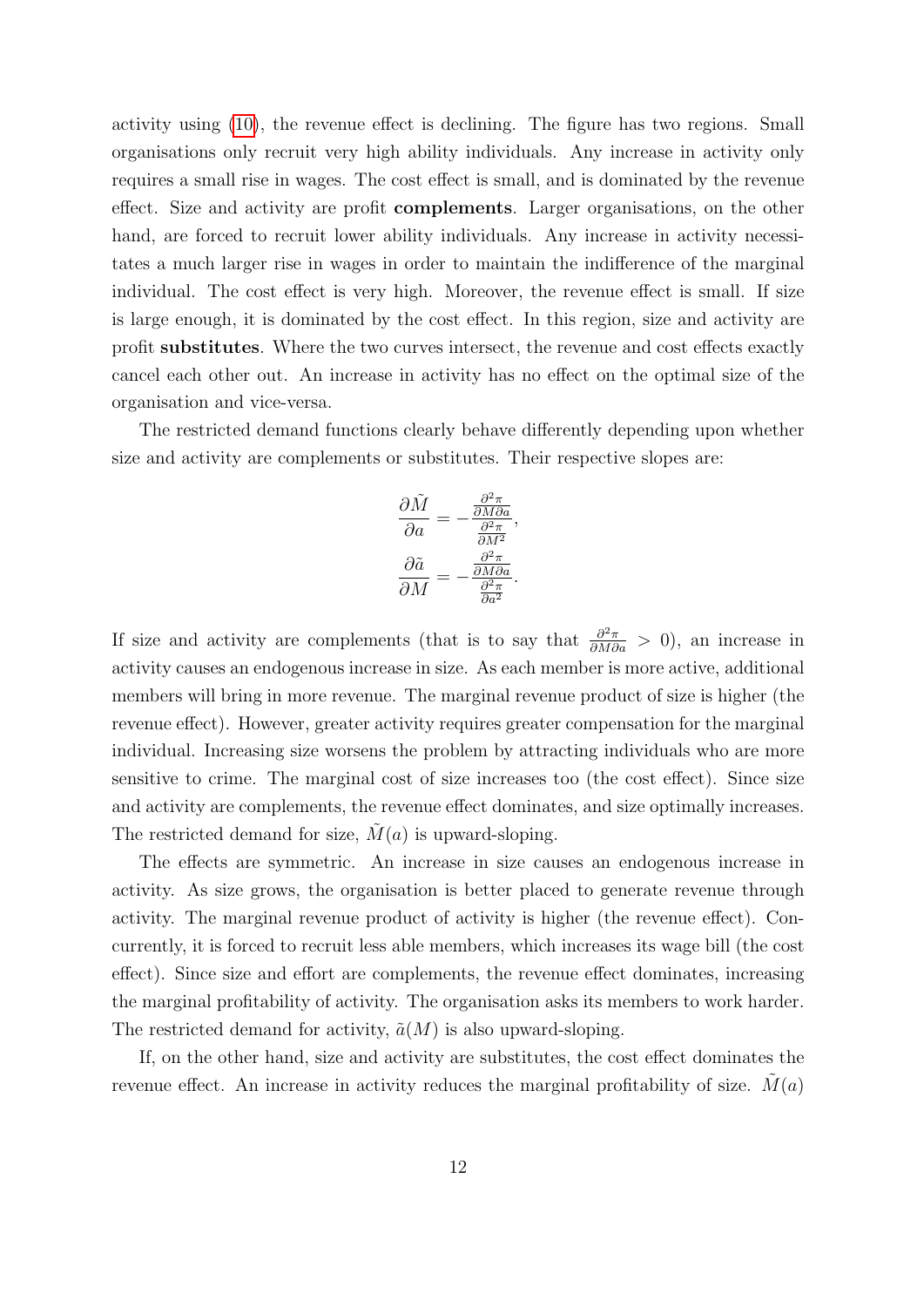is downward-sloping. Similarly, an increase in size reduces the marginal profitability of activity.  $\tilde{a}(M)$  is also downward-sloping.

Finally, if  $M = \overline{M}$ , then size and activity do not affect one another. Both curves are stationary.



<span id="page-13-0"></span>Figure 2: Profit-Maximising Size and Activity Level.

Figure [2](#page-13-0) displays the restricted demand functions. The diagram can be split into two sections. Considering the region to the left of  $\overline{M}$  in isolation, size and activity are complements. The revenue effect dominates. Both restricted demand curves are upward sloping. As the organisation's size increases, the inputs' complementarity weakens  $\left(\frac{\partial^2 \pi}{\partial M \partial \phi}\right)$ ∂M∂a approaches zero). From Figure [1,](#page-11-1) the difference between the revenue and cost effects declines. An increase in size causes a smaller endogenous increase in activity  $(\tilde{a}(M))$ becomes less steep). An increase in activity causes a smaller endogenous increase in size  $(\tilde{M}(a)$  becomes steeper). When  $M = \overline{M}$ ,  $\frac{\partial^2 \pi}{\partial M \partial a} = 0$ , so the restricted demand for activity achieves a maximum, whereas the the restricted demand for size asymptotes towards infinity.

In the complements region, profit is maximised at point  $C$ . At  $C$ , size maximises profit given the level of individual activity (we are on the  $\tilde{M}(a)$ -curve) and activity maximises profit given size (we are also on the  $\tilde{a}(M)$ -curve). Since the restricted demand for activity becomes less steep as size increases, whereas the restricted demand for size becomes steeper, the curves can only intersect once.  $C$  is unique.<sup>[5](#page-13-1)</sup>

Turning attention to the region to the right of  $\overline{M}$ , size and activity are substitutes. The cost effect dominates, and the restricted demand curves are downward sloping. As the size of the organisation increases, the difference between the cost and revenue effects

<span id="page-13-1"></span><sup>&</sup>lt;sup>5</sup>The uniqueness is guaranteed by the assumption that  $\eta > \frac{1}{2}$ . From the second-order conditions for profit maximisation, at any point of intersection between the restricted demand functions we have that,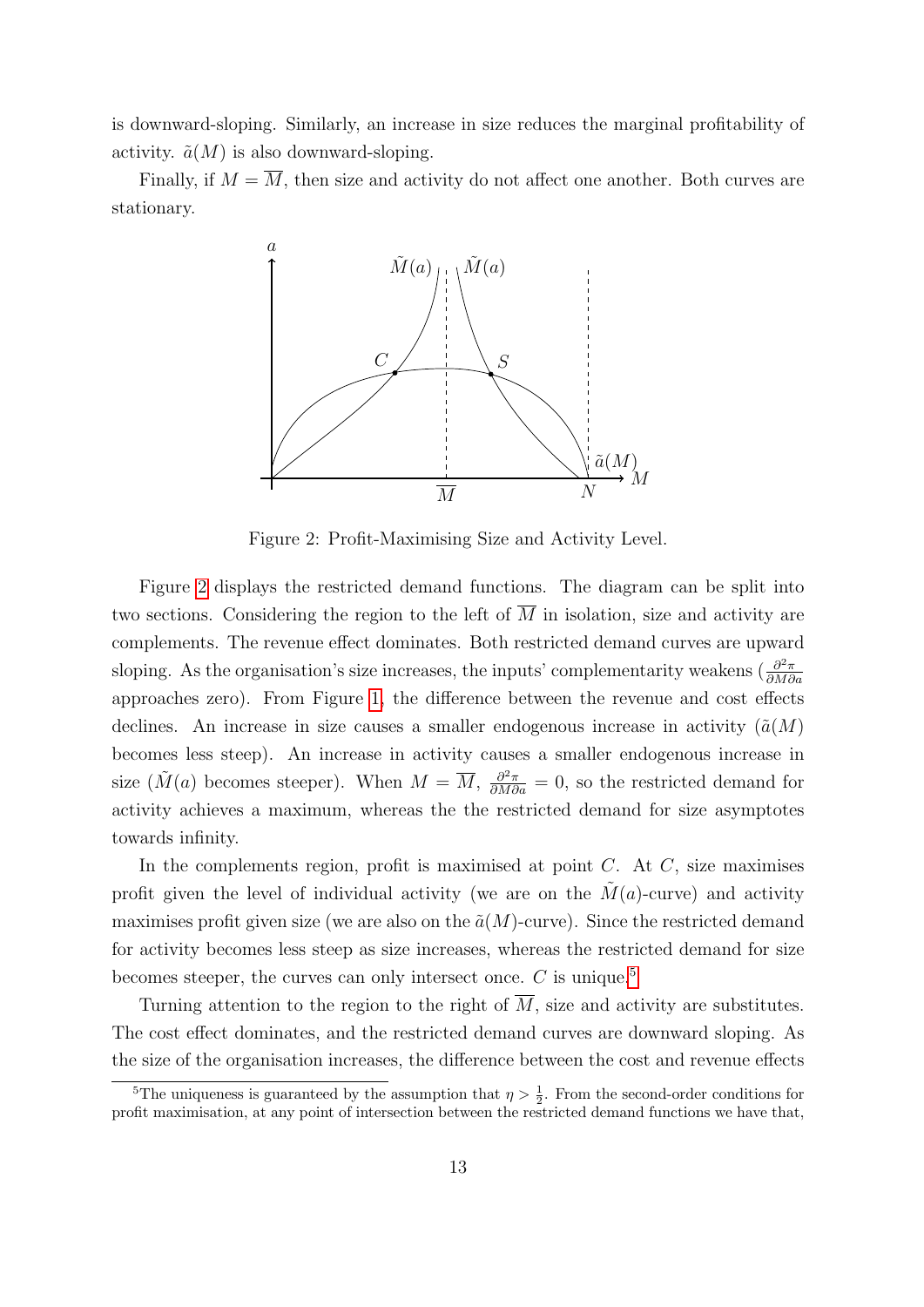gets larger (see Figure [1\)](#page-11-1). The inputs become stronger substitutes. An increase in size causes a larger endogenous decline in individual activity  $(\tilde{a}(M))$  becomes steeper), and vice versa  $(M(a)$  becomes less steep).

In the substitutes region, there is also a profit-maximising point,  $S$ , where the restricted demand curves intersect. Once again,  $S$  is unique, due to how changing size affects the slopes of both curves.[6](#page-14-0)

Considering the whole range of inputs on offer to the organisation, we have two candidates for the profit-maximising combination of inputs, C and S. Fortunately, one offers strictly higher profits than the other:

Proposition 3 (Profit Maximisation) Suppose that the profit-maximising size of the organisation at S is strictly greater than  $\overline{M}$ . Then S is the unique profit-maximising combination of inputs for the organisation.

#### **Proof.** See Appendix [C.](#page-23-0) ■

At either C or S, profit is positive. Making use of Euler's Theorem, profit at any point where the restricted demands for both inputs intercept can be calculated as:

<span id="page-14-1"></span>
$$
\pi(M^*,a^*) = \frac{M^*a^*}{\hat{\sigma}(M^*)}\left[1 + \frac{1}{\lambda \hat{\sigma}(M^*)}\right]
$$

Using  $(10)$  to substitute for  $a^*$ , this can be shown to be increasing in the size of the organisation. Since size at S is larger than at  $C$ , and the restricted demands intercept at both points, profit must be higher at S. Left to its own devices, the profit-maximising

if  $\frac{\partial^2 \pi}{\partial M \partial a} > 0$ :

$$
\frac{\partial^2 \pi}{\partial M^2} \frac{\partial^2 \pi}{\partial a^2} - \left(\frac{\partial^2 \pi}{\partial M \partial a}\right)^2 > 0,
$$
  

$$
\iff \frac{\left|\frac{\partial^2 \pi}{\partial M^2}\right|}{\frac{\partial^2 \pi}{\partial M \partial a}} > \frac{\frac{\partial^2 \pi}{\partial M \partial a}}{\left|\frac{\partial^2 \pi}{\partial a^2}\right|},
$$
  

$$
\iff \frac{1}{\frac{\partial \tilde{M}}{\partial a}} > \frac{\partial \tilde{a}}{\partial M} > 0.
$$

Noting that the slope of the  $\tilde{M}(a)$  curve in Figure [2](#page-13-0) is  $\frac{1}{\partial \tilde{M}}$ , the restricted demand curve for size is steeper than the restricted demand curve for activity whenever they intersect. They can therefore only intersect once.

<span id="page-14-0"></span><sup>6</sup>The assumption that  $\eta > \frac{1}{2}$  is sufficient for uniqueness. The proof is identical to the case with complements, except that  $\frac{\partial^2 \pi}{\partial M \partial a} < 0$ . Thus:

$$
\frac{1}{\frac{\partial \tilde{M}}{\partial a}} < \frac{\partial \tilde{a}}{\partial M} < 0.
$$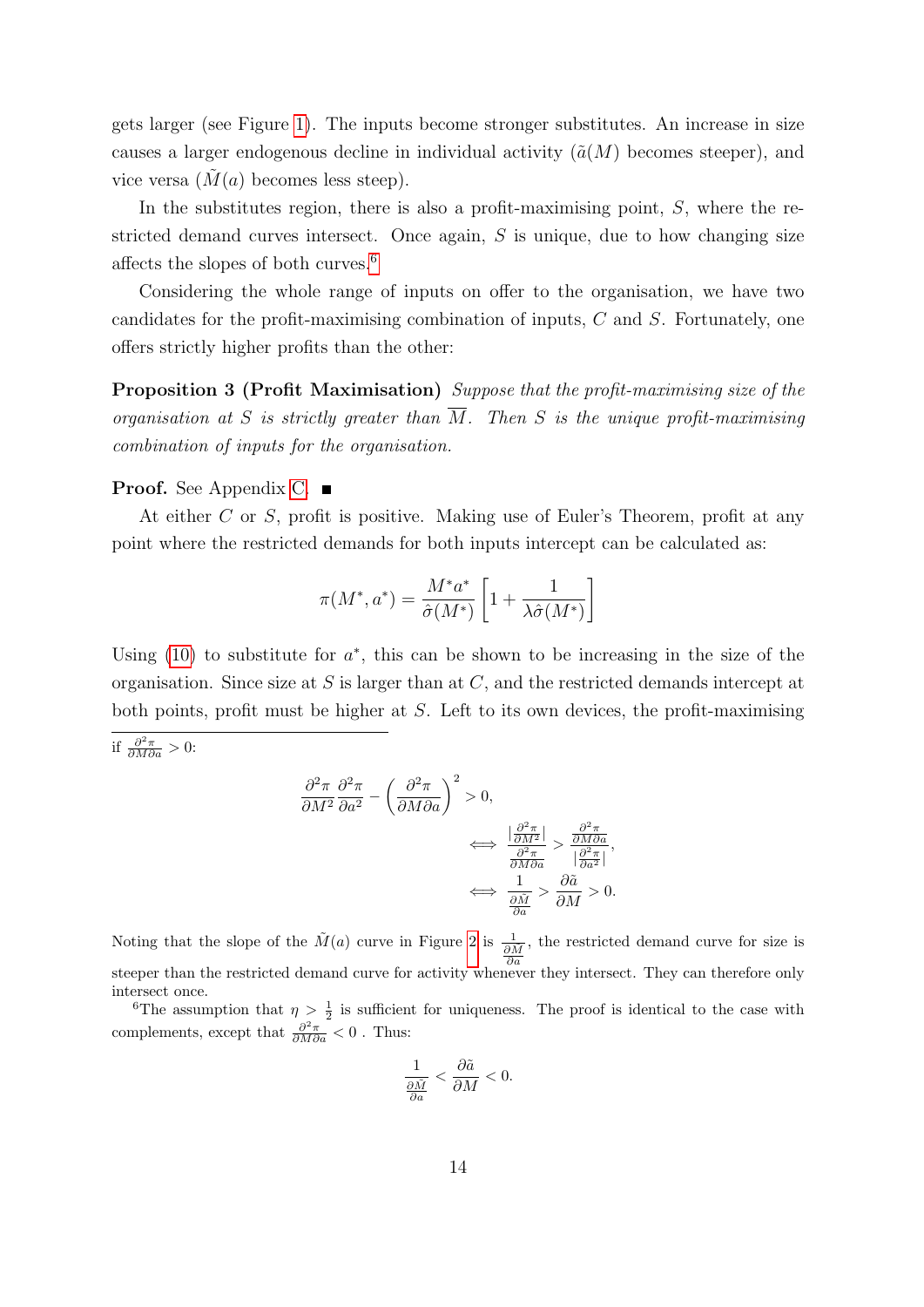criminal organisation will operate in a region where size and individual activity are substitutes.

#### 4 The Storm

We now begin to consider the impact of a steady increase in either the wage that individuals would earn in the formal labour market, w, or the expected punishment from crime, pf. The organisation is operating at the point where the restricted demand curves intersect. The effect of increasing the expected cost of engaging in crime can be seen by asking what happens to these restricted demands.

Consider first the effect of an increase in  $\phi = w + pf$  on the profitability of size, holding individual activity constant. From  $(9)$ :

$$
\frac{\partial \tilde{M}}{\partial \phi} = \frac{1}{\frac{\partial^2 \pi}{\partial M^2}} < 0.
$$

When  $\phi$  increases, the surplus each member enjoys from the organisation declines. The marginal individual, who was indifferent between employment in either sector, now prefers the formal labour market. If the organisation wishes to maintain its size, it must increase the wage it offers in order to restore this indifference. This increases the marginal cost of size. New recruits must be paid more.  $MRP_M(M^*, a^*)$ , on the other hand, is unaffected. The increase in  $\phi$  makes size less profitable for any level of individual activity. The restricted demand for size shifts left.

Turning to the profitability of individual activity for any given size, from [\(10\)](#page-10-1), we have:

$$
\frac{\partial \tilde{a}}{\partial \phi} = 0.
$$

The increase in  $\phi$  has no impact upon the marginal cost of activity. For a given organisation size, the marginal individual has the same ability, and hence faces the same effort cost. Varying activity whilst maintaining this individual's indifference thus necessitates the same change in wages. Similarly,  $MRP_a(M^*, a^*)$  has not changed. For any given organisation size, the level of individual activity maximises profit is unchanged. The restricted demand for activity does not shift.

From Proposition [3,](#page-14-1) the organisation initially operates in the substitutes region. Figure [3](#page-16-0) shows the impact of the policy change: the  $\tilde{M}(a)$  curve shifts left. Whilst it is clear that the policy is effective at reducing membership, it has had an unintended consequence.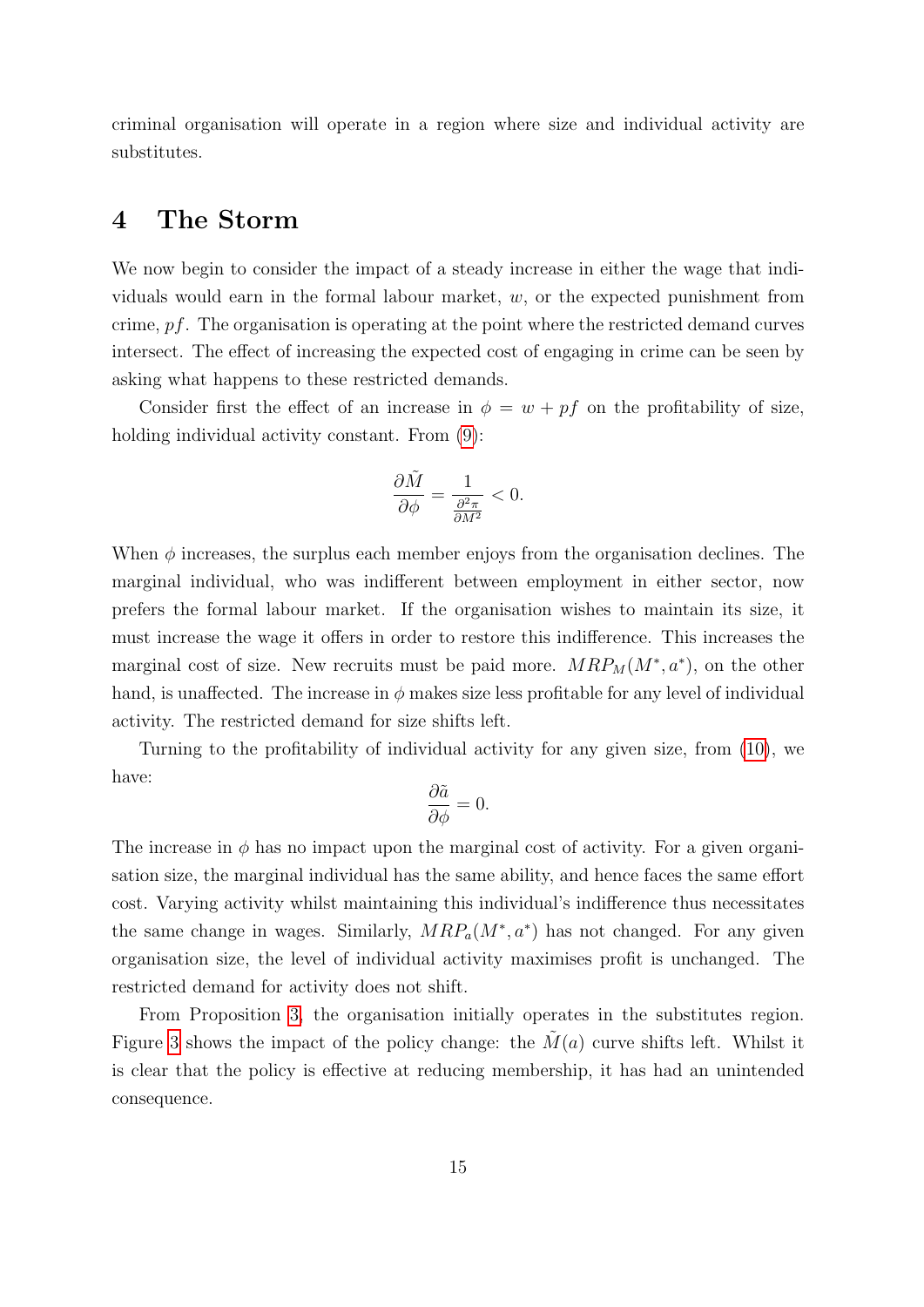

<span id="page-16-0"></span>Figure 3: Activity Increases with Substitutes.

For every level of activity, the organisation's optimal size has fallen. Due to revenue complementarity between inputs, the marginal revenue product of activity declines. In [\(10\)](#page-10-1), this provides the organisation with an incentive to reduce activity. However, as it now recruits fewer members, the ability of the new marginal individual is higher. The remaining recruits require less compensation for greater individual activity. The marginal cost of activity has also declined. Since size and activity are substitutes, the cost effect dominates, and the organisation chooses to increase its activity.

The rise in individual activity generates further endogenous effects. The surplus each member receives from being part of the organisation declines. For the marginal individual, this is sufficient to cause them to prefer the formal labour market. In order to maintain its size, the organisation would have to increase the wage it offers. The marginal cost of size has gone up. At the same time, greater individual activity means that new members generate more revenue for the organisation. However, in the substitutes region, this increase in  $MRP_M$  is not sufficient to maintain the profitability of size. The organisation reduces its membership further.

The secondary reduction in membership leads to further endogenous increases in activity, which further impacts upon membership. Eventually, in Figure [3,](#page-16-0) the profitmaximising combination of inputs moves from  $S_0$  to  $S_1$ . Whilst the organisation has fewer members, each member is more prolific. This is the storm.

<span id="page-16-1"></span>Proposition 4 (The Storm) An increase in the expected cost of engaging in crime,  $\phi$ , initially reduces size, but increases individual activity.

Proof. See Appendix [D.](#page-23-1) ■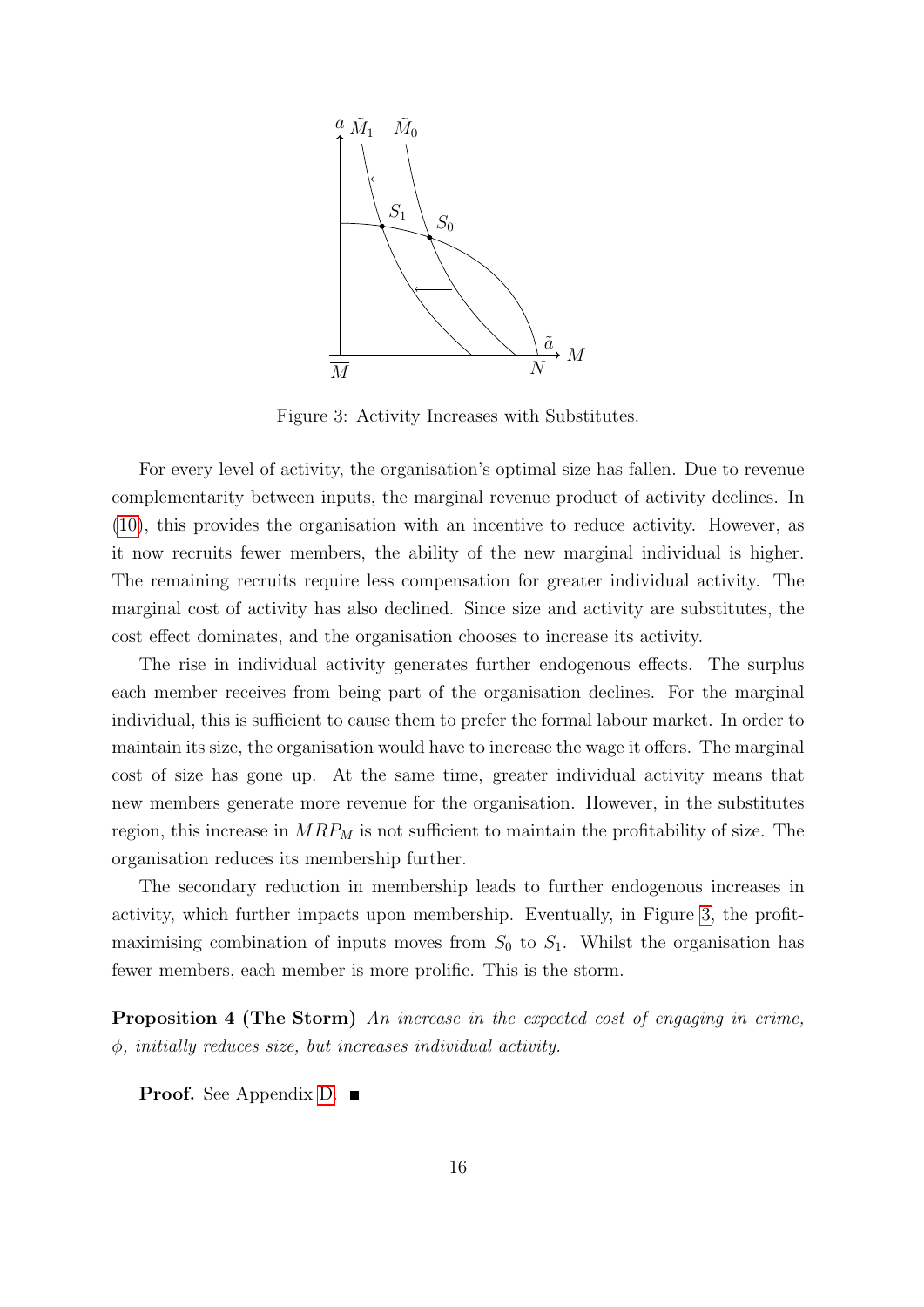How bad can things get? On the one hand, the organisation is smaller. This reduces aggregate crime. On the other, each member is more active, increasing it. If activity increases enough, the aggregate amount of crime could increase.

<span id="page-17-0"></span>Corollary 1 (Aggregate Crime) There exists  $\hat{M} > \overline{M}$  such that, if  $M > \hat{M}$  either an increase in the expected cost of engaging in crime will raise aggregate crime,  $M^*a^*$ .

#### **Proof.** See Appendix  $E$

For large organisation, the cost effect is huge (it approaches infinity as M approaches N, see Figure [1\)](#page-11-1). The marginal individual has very low ability. Small increases in activity require a very large increase in compensation, both due to the large number of members and the sensitivity of marginal individual. When policy reduces the size of the organisation, the marginal cost of activity declines very rapidly relative to the marginal revenue product. The organisation optimally increases individual activity more than proportionally. In effect, the restricted demand for activity is elastic with respect to size. This is consistent with the higher estimates of the elasticity of hours with respect to workers reported by [Freeman 2000.](#page-27-11) As size declines, total criminal activity increases.

As the policy reduces size further, the revenue effect becomes important (in Figure [1](#page-11-1) the gap between the revenue and cost effects decline). Whilst individual activity continues to increase, it becomes less responsive. Eventually, the restricted demand for activity becomes inelastic. At this point, further improvements in the formal labour market or increases in expected punishment lower the total amount of criminal activity the organisation commits (consistent with the lower estimates in [Freeman 2000\)](#page-27-11). Nevertheless, individual criminal activity increases. This could represent a greater number of the same type of crime being committed, or a movement towards more serious crime.

As the policy environment continues to increase the cost of engaging in crime, the marginal cost of size grows. Size declines and activity increases. Both of these changes raise the marginal revenue product of size. However, this cannot continue indefinitely. In the substitutes region, size is bounded below by  $\overline{M}$  and effort is bounded above by  $\tilde{a}(\overline{M})$ . So:

$$
MRP_M(M^*,a^*) \leq MRP_M\left[\overline{M}, \tilde{a}\left(\overline{M}\right)\right].
$$

<span id="page-17-1"></span>The marginal cost of size faces no such restriction. In fact, it is bounded below by  $\phi$ . As  $\phi$  increases, the compensation the organisation must provide its members grows indefinitely. Eventually, the marginal cost of size increases above the marginal revenue product. At this point, the organisation reaches a corner solution with  $M = \overline{M}$ , and the policy appears to become ineffective: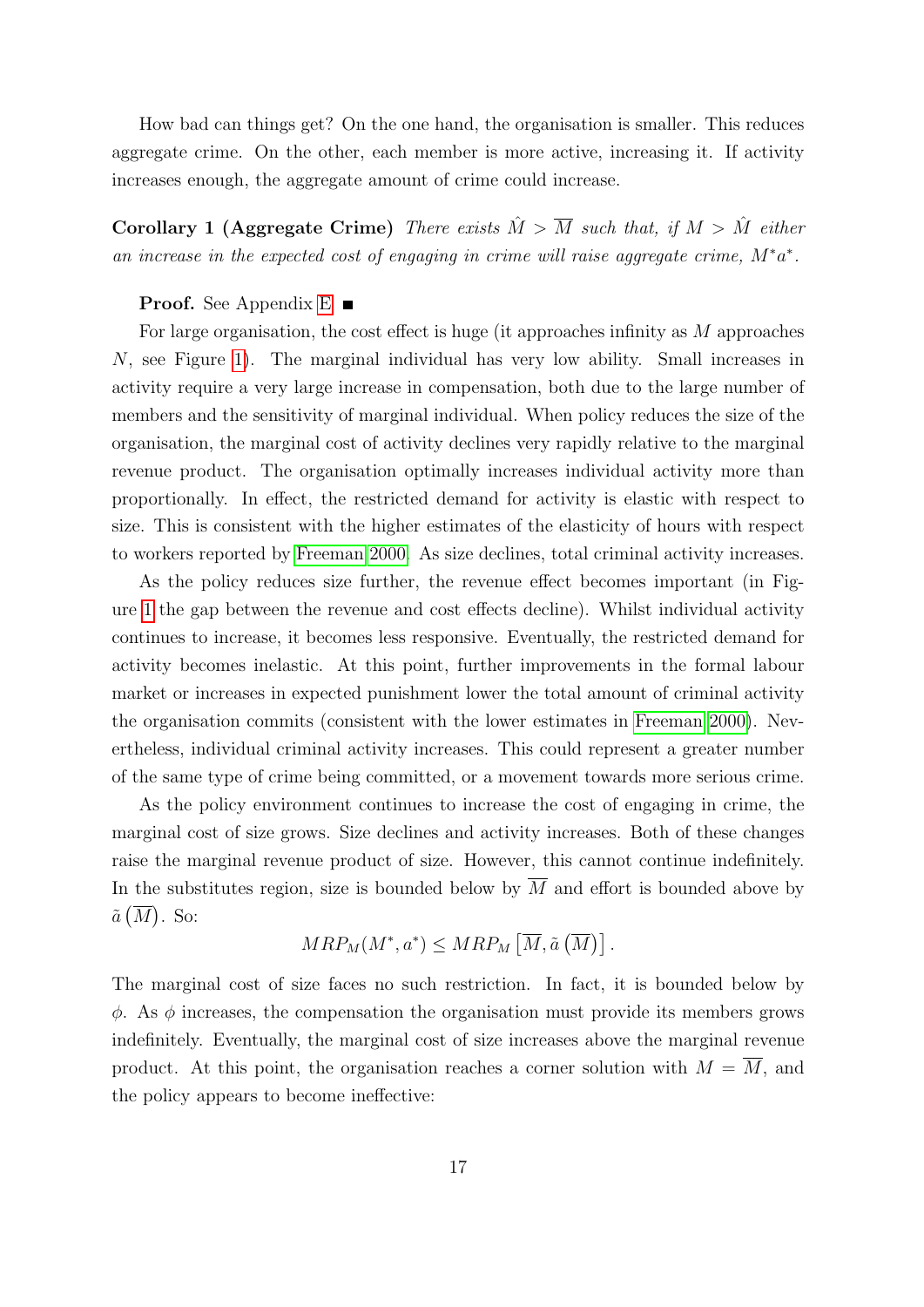**Proposition 5 (Impasse)** There exists  $\phi^S > 0$  such that, when  $\phi$  increases above  $\phi^S$ size and individual activity become unresponsive to the changing policy environment.

Proof. See Appendix [F.](#page-24-1) ■

 $\phi^S$  is defined by:

$$
MRP_M\left[\overline{M}, \tilde{a}\left(\overline{M}\right)\right] = g\left[\overline{M}, \tilde{a}\left(\overline{M}\right), \phi^S\right] + \frac{\tilde{a}\left(\overline{M}\right)}{\lambda \hat{\sigma}\left(\overline{M}\right)^2}
$$
  

$$
\iff \phi^S \equiv MRP_M\left[\overline{M}, \tilde{a}\left(\overline{M}\right)\right] - \frac{\tilde{a}\left(\overline{M}\right)}{\hat{\sigma}\left(\overline{M}\right)} \left[1 + \frac{1}{\lambda \hat{\sigma}\left(\overline{M}\right)}\right],
$$
(12)

the expected cost of engaging in crime at which  $\overline{M}$  becomes the optimal organisation size in the substitutes region. Since, when  $\phi = \phi^S$ ,  $\overline{M}$  is (unconstrained) optimal size in the substitutes region, by Proposition [3,](#page-14-1) the profit it generates still strictly exceeds that of any combination of inputs in the complements region. It is therefore the unique profit-maximising organisation size. Profit-maximising individual activity is given by  $\tilde{a}(\overline{M}).$ 

As  $\phi$  rises above  $\phi^S$ , although profit declines rapidly,  $\overline{M}$  still maximises profits. It is optimal in the substitutes region, and offers greater profits than any combination of inputs in the complements region. Changing the policy environment appears to have run out of steam. Size and activity are unresponsive. Of course, this is not sustainable...

#### 5 The Calm

As the expected cost of engaging in crime continues to increase, the profits the organisation continue to decline. Stuck in a corner solution, the organisation is unwilling to adjust its size and activity, but must nevertheless pay out higher wages to its members. Whilst profits in the complements region also decline in the face of this increasing cost, the greater flexibility afforded by an interior solution curtails the rate at which they fall. The benefits from producing in the substitutes region is reduced. Eventually, the organisation finds it profitable to switch:

<span id="page-18-0"></span>**Proposition 6 (Calm)** There exists  $\phi^C > \phi^S$  such that as the expected cost of engaging in crime increases above  $\phi^C$ , size and activity both decline.

#### **Proof.** See Appendix [G.](#page-25-0) ■

Having moved production into the complements region, the impact of further increases in the  $\phi$  are shown in Figure [4:](#page-19-0)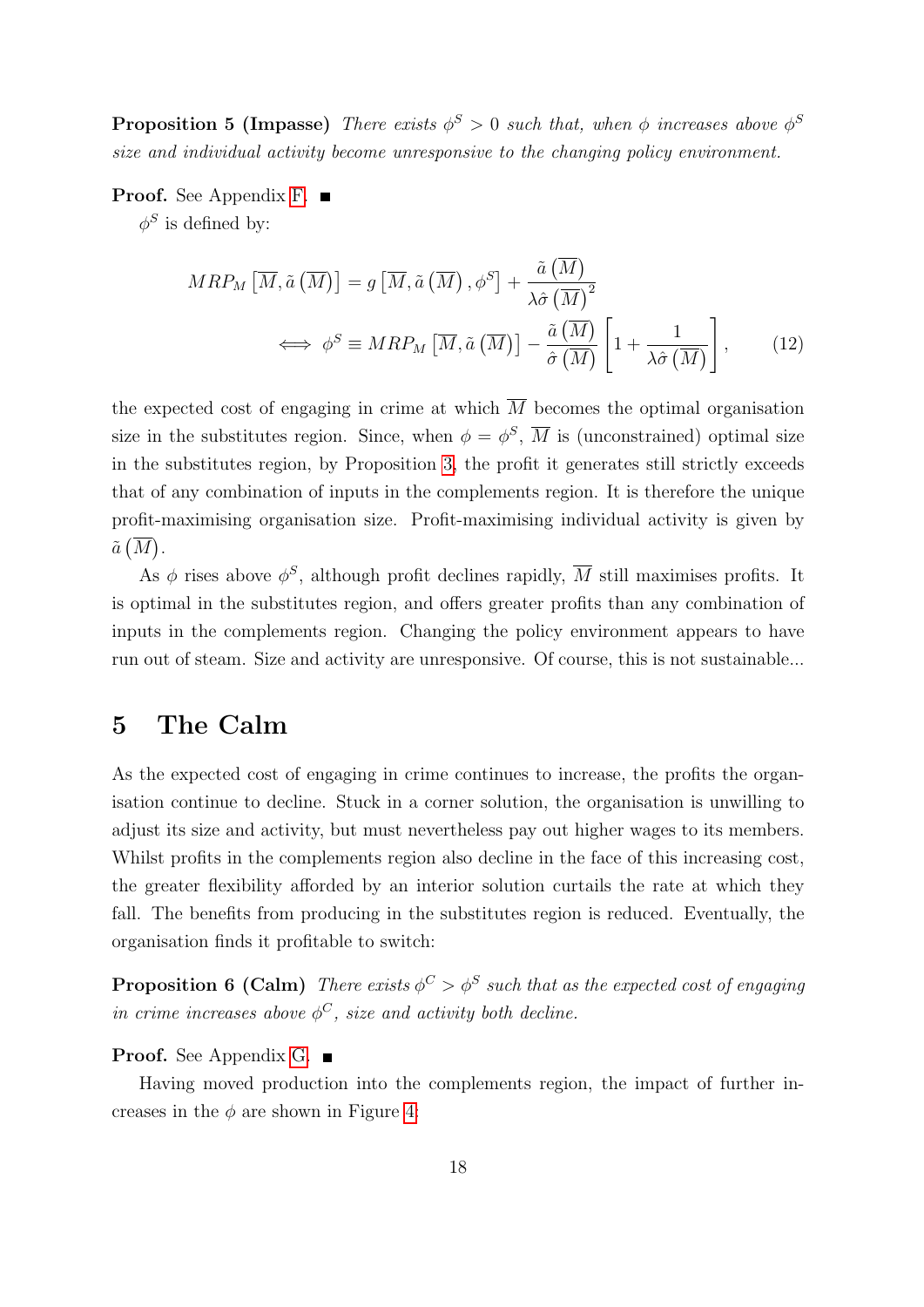

<span id="page-19-0"></span>Figure 4: Activity Decreases with Complements.

As before, an increase in  $\phi$  exogenously increases the marginal cost of size. Without a corresponding exogenous increase in its marginal revenue product, the organisation recruits fewer members. In Figure [4,](#page-19-0) the  $\tilde{M}$  curve shifts in to  $\tilde{M}_3$ . This has two effects. Firstly, the marginal revenue product of activity falls (the revenue effect). Secondly, those who are still recruited have relatively high ability. They consequently need little compensation for the criminal activity they engage in. The marginal cost of activity also falls (the cost effect). Since the organisation is operating in the complements region, the revenue effect dominates, and the marginal profitability of activity falls. The decline in size causes an endogenous decrease in activity.

The endogenous effects that were so troublesome in the substitutes region now reinforce the impact of the policy. The decline in activity reduces the marginal revenue product of size. Since each member engages in less crime, new recruits generate smaller increases in aggregate crime, and hence in the organisation's revenue. However, lower wages are needed to attract low ability individuals to the organisation. In the complements region, the revenue effect dominates, and lower activity makes members less profitable. The organisation further reduces its size.

The secondary fall in size leads to further declines in individual activity. Eventually, the organisation's profit-maximising input combination moves from  $C_2$  to  $C_3$ , consisting of both fewer members and lower activity. Now, increases in the cost of engaging in crime lead to rapid declines in both the organisation size, and the extent of its criminal activities.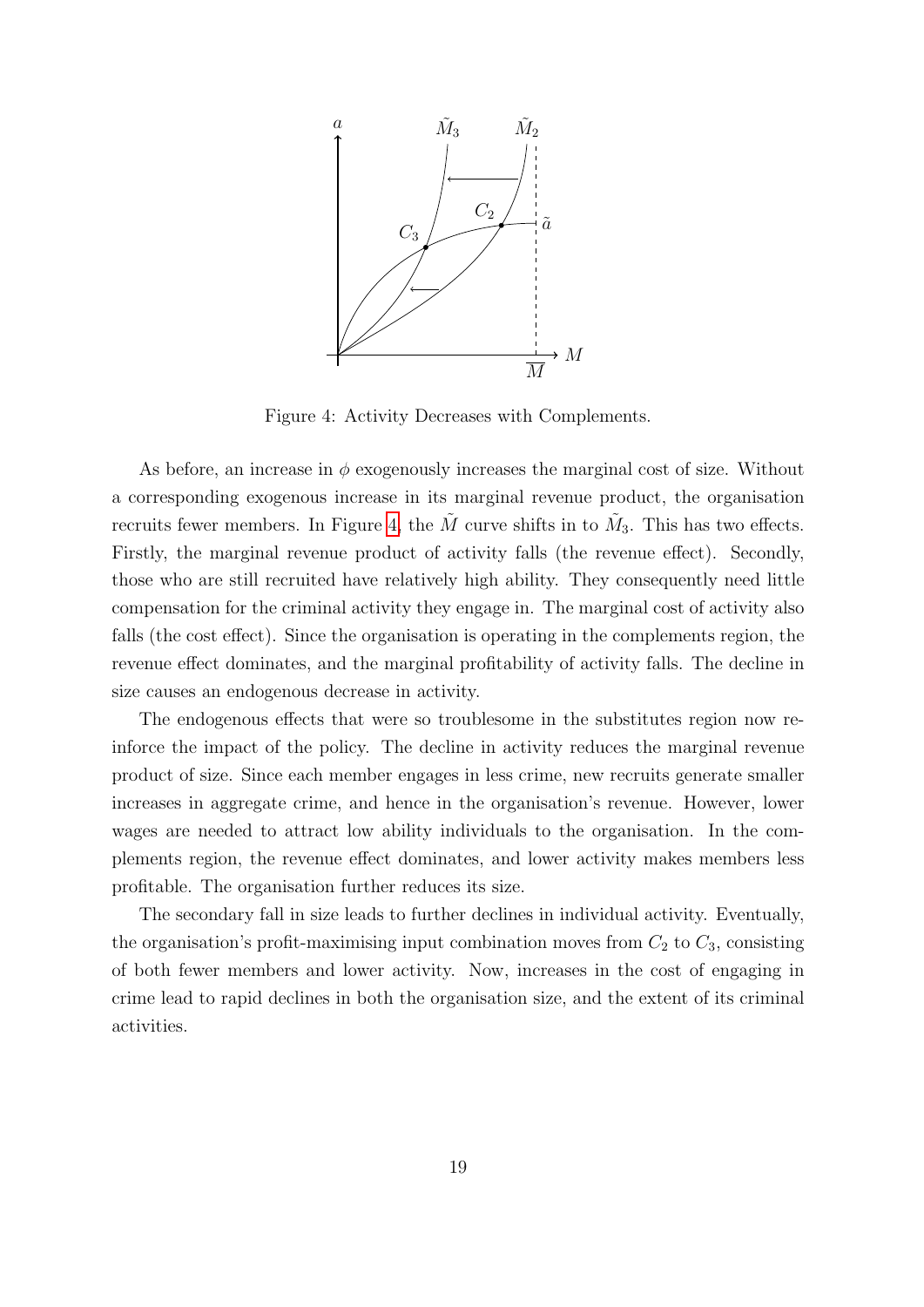## <span id="page-20-0"></span>6 Conclusions

Recent years have seen numerous innovative policies put forward to tackle high-crime neighbourhoods. These approaches tend to be based upon a rational offender argument. Increasing the expected punishment a criminal suffers or improving formal labour market conditions increase the expected cost of engaging in crime. The offender weighs up these higher costs against the benefits they enjoy from successfully committing crime. The crime rate falls.

The presence of organised crime may confound this argument, at least initially. Whilst those on the margin do indeed move away from a life of crime, the criminal organisation reacts by adjusting its recruitment policy. Those who still opt for a career in the organisation are hardened criminals. They require relatively little compensation for engaging in criminal acts. With this in mind, the organisation substitutes away from a large, inactive membership towards a small, prolific one. This may help to explain evidence suggesting that policy can backfire in the presence of organised crime.

All is not lost, however. As the size of the organisation continues to fall, the endogenous effects that hampered the policy now reinforce it. With so few recruits, increasing each member's individual activity does little to increase the organisation's revenue. Conversely, its costs continue to grow, as members must be compensated for their efforts. This counteracts the incentive to substitute. Eventually, the organisation switches to a strategy whereby increasing the expected cost of engaging in crime reduces both its size and the amount of crime each of its members commits.

The model presented herein is simple. As such, it generates the stark results necessary to illustrate the underlying intuition. In particular, it is assumed that changes in policy do not impact upon the marginal cost of individual activity. In many cases, this is accurate. Increases in a minimum wage or the number of vacancies in a neighbourhood simply raise the opportunity cost of engaging in crime. They do not affect the marginal cost of one more criminal act within the organisation. Similarly, more police on the streets or tougher sentences across the board (even if different crimes warrant different punishments) will simply raise the expected cost of punishment - they act as a fixed cost associated with each crime. However, if more serious crimes saw their expected punishment rise more sharply than less serious crime, then criminal activity would become more costly at the margin. This would generate an exogenous decline in individual criminal activity. Such policies may help mitigate the storm. Stretching the metaphor a bit far, perhaps, they are all-weather policies.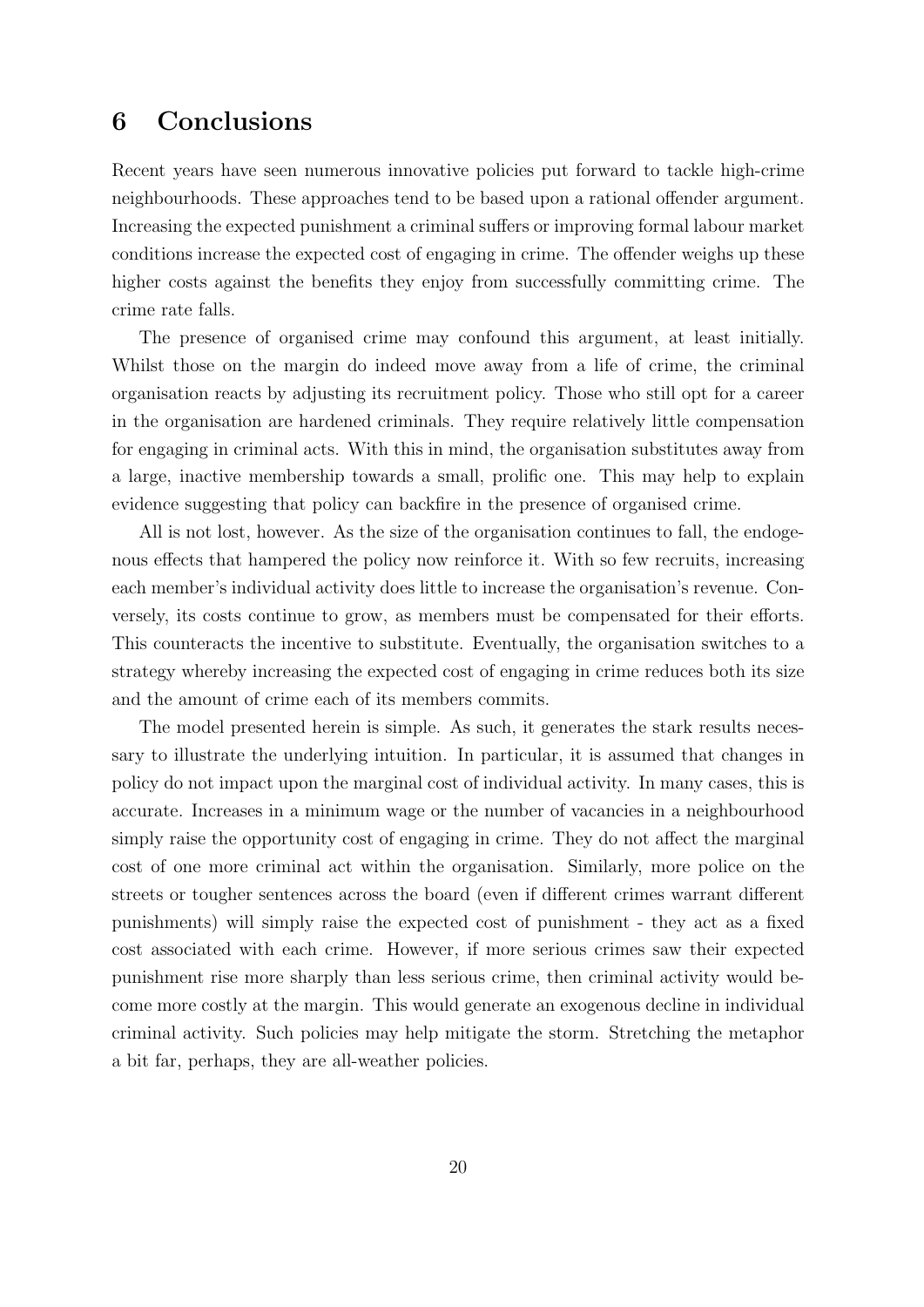## Appendices

Throughout the appendices, I will use subscript to denote derivative. For example,  $r_M = \frac{\partial r}{\partial M}$  and  $r_{Ma} = \frac{\partial^2 r}{\partial M \partial a}$ .

# <span id="page-21-0"></span>A Proof of Proposition [1](#page-9-4)

Proof. The first-order conditions for the profit maximisation problem are:

$$
\pi_M = r_M(M^*, a^*) - g(M^*, a^*, w) - \frac{a^*}{\lambda \hat{\sigma}(M^*)^2} \equiv 0,
$$
  

$$
\pi_a = r_a(M^*, a^*) - \frac{M^*}{\hat{\sigma}(M^*)} \equiv 0.
$$

The associated second derivatives are:

$$
\pi_{MM} = r_{MM}(M^*, a^*) - \frac{a^*}{\lambda M^* \hat{\sigma}(M^*)^2} - \frac{2a^*}{\lambda^2 M^* \hat{\sigma}(M^*)^3},
$$
  

$$
\pi_{Ma} = r_{Ma}(M^*, a^*) - \frac{1}{\hat{\sigma}(M^*)} - \frac{1}{\lambda \hat{\sigma}(M^*)^2},
$$
  

$$
\pi_{aa} = r_{aa}(M^*, a^*).
$$

Diminishing marginal returns guarantee that  $\pi_{MM} < 0$  and  $\pi_{aa} < 0$ . For  $(M^*, a^*)$  to constitute a maximum, we therefore require that:

$$
\pi_{MM}\pi_{aa} - \pi_{Ma}^2 > 0.
$$

Using the fact that  $r(M, a)$  has constant returns to scale and Euler's theorem, this condition is satisfied if and only if:

$$
\eta(M^*, a^*) > \frac{\lambda^2 \hat{\sigma}(M^*)^2 - 2\lambda \hat{\sigma}(M^*) + 1}{2\lambda^2 \hat{\sigma}(M^*)^2 + \lambda(2 + a^*)\hat{\sigma}(M^*) + 2\lambda}
$$

A sufficient condition is that  $\eta(M, a) > \frac{1}{2}$  $\frac{1}{2}$ .

Finally, it is necessary to show that the organisation does not wish to shut down.

.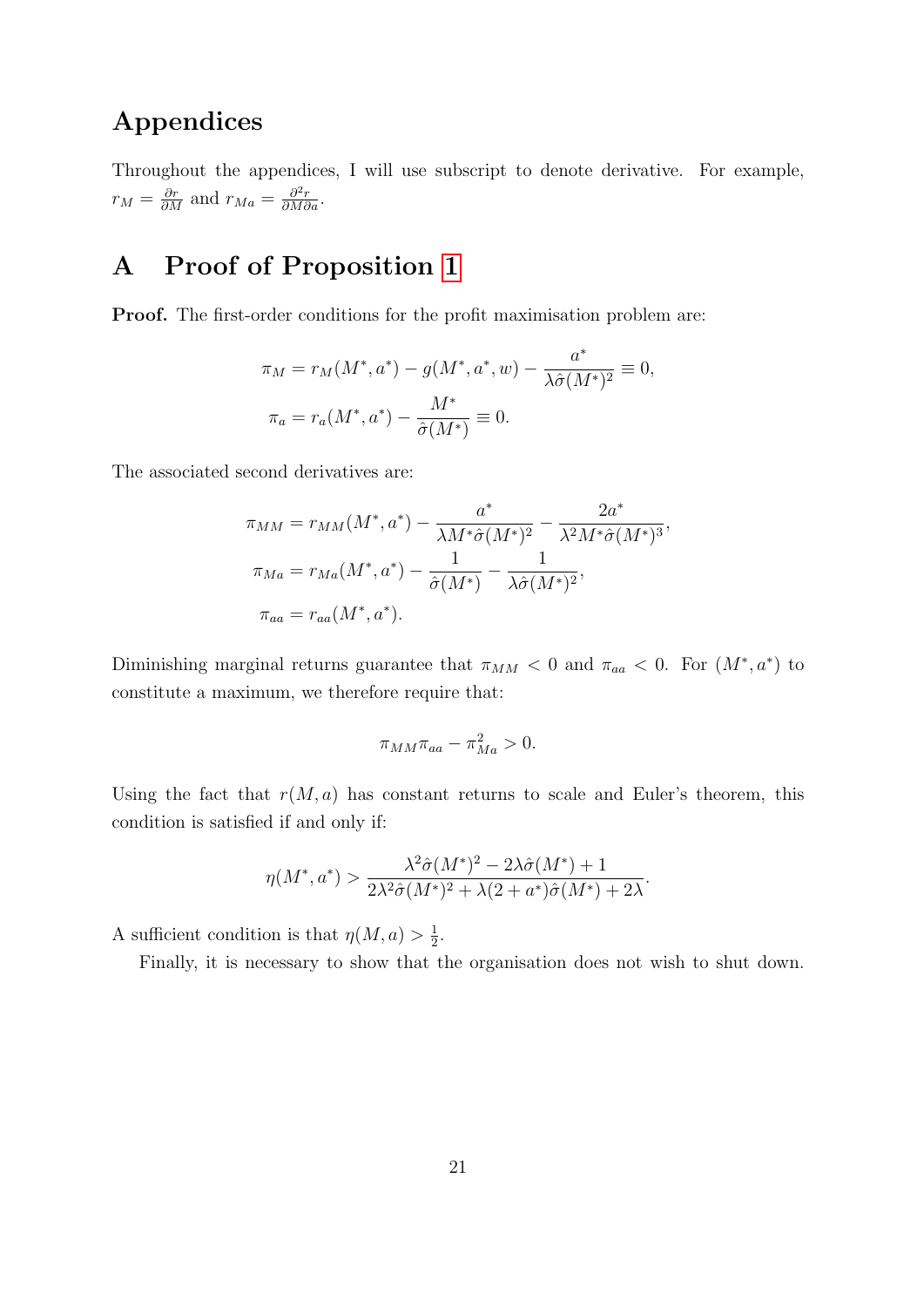Making use of constant returns to scale:

$$
\pi^* = M^* r_M(M^*, a^*) + a^* r_a(M^*, a^*) - g(M^*, a^*, \phi) M^*
$$
  
= 
$$
M^* \left[ g(M^*, a^*, \phi) + \frac{a^*}{\lambda \hat{\sigma}(M^*)^2} \right] + a^* r_a(M^*, a^*) - g(M^*, a^*, \phi) M^*
$$
  
= 
$$
\frac{a^* M^*}{\lambda \hat{\sigma}(M^*)^2} + a^* r_a(M^*, a^*) > 0,
$$

where the second line comes from substituting [\(7\)](#page-9-2) for  $r_M(M^*, a^*)$ . The organisation makes positive profits. This completes the proof.  $\blacksquare$ 

#### <span id="page-22-0"></span>B Proof of Proposition [2](#page-11-2)

**Proof.** Firstly, consider the first-order condition for a given by  $(8)$ . For each M, this gives the a that maximises profit. Let us denote this restricted demand for a by  $\tilde{a}(M)$ , defined implicitly by:

$$
r_a\left[M,\tilde{a}(M)\right]-\frac{M}{\hat{\sigma}(M)}\equiv 0.
$$

We can now consider whether size and effort are complements in equilibrium purely as a function of  $M$ . Consider [\(11\)](#page-10-2). For any  $M$  size and effort are complements if and only if:

<span id="page-22-1"></span>
$$
\eta\left[M,\tilde{a}(M)\right] \ge 1 + \frac{1}{\lambda \hat{\sigma}(M)}.\tag{13}
$$

As M increases,  $\hat{\sigma}(M)$  falls, and so the right hand side increases. Moreover, 1 +  $\frac{1}{\lambda \hat{\sigma}(M)} \to \infty$  as  $M \to N$ .

Taking derivative of the left hand side with respect to  $M$ :

$$
\frac{d\eta \left[M, \tilde{a}(M)\right]}{dM} = \frac{\partial \eta}{\partial M} + \frac{\partial \eta}{\partial a} \frac{d\tilde{a}}{dM}
$$
\n
$$
= \frac{(r_{Ma} + Mr_{MMa})r_a - Mr_{Ma}^2}{r_a^2} - \frac{Mr_{Ma}r_a - Mr_{Ma}r_{aa}}{r_a^2} \frac{r_{Ma} - \frac{1}{\hat{\sigma}} - \frac{1}{\lambda \hat{\sigma}^2}}{r_{aa}}
$$
\n
$$
= \frac{Mr_{Ma}r_a - Mr_{Ma}r_{aa}}{r_a^2},
$$

where the simplification makes use of Euler's Theorem once again. If  $Mr_{Maa}r_a$  −  $Mr_{Ma}r_{aa} > 0$  then  $\eta$  declines as M increases. Since  $r_{Maa} > 0$  by assumption, the left hand side of [\(13\)](#page-22-1) is declining in M. So there exists a  $\overline{M} \geq 0$  such that, when  $M \geq \overline{M}$  the cost effect comes to dominate the revenue effect. This completes the proof.  $\blacksquare$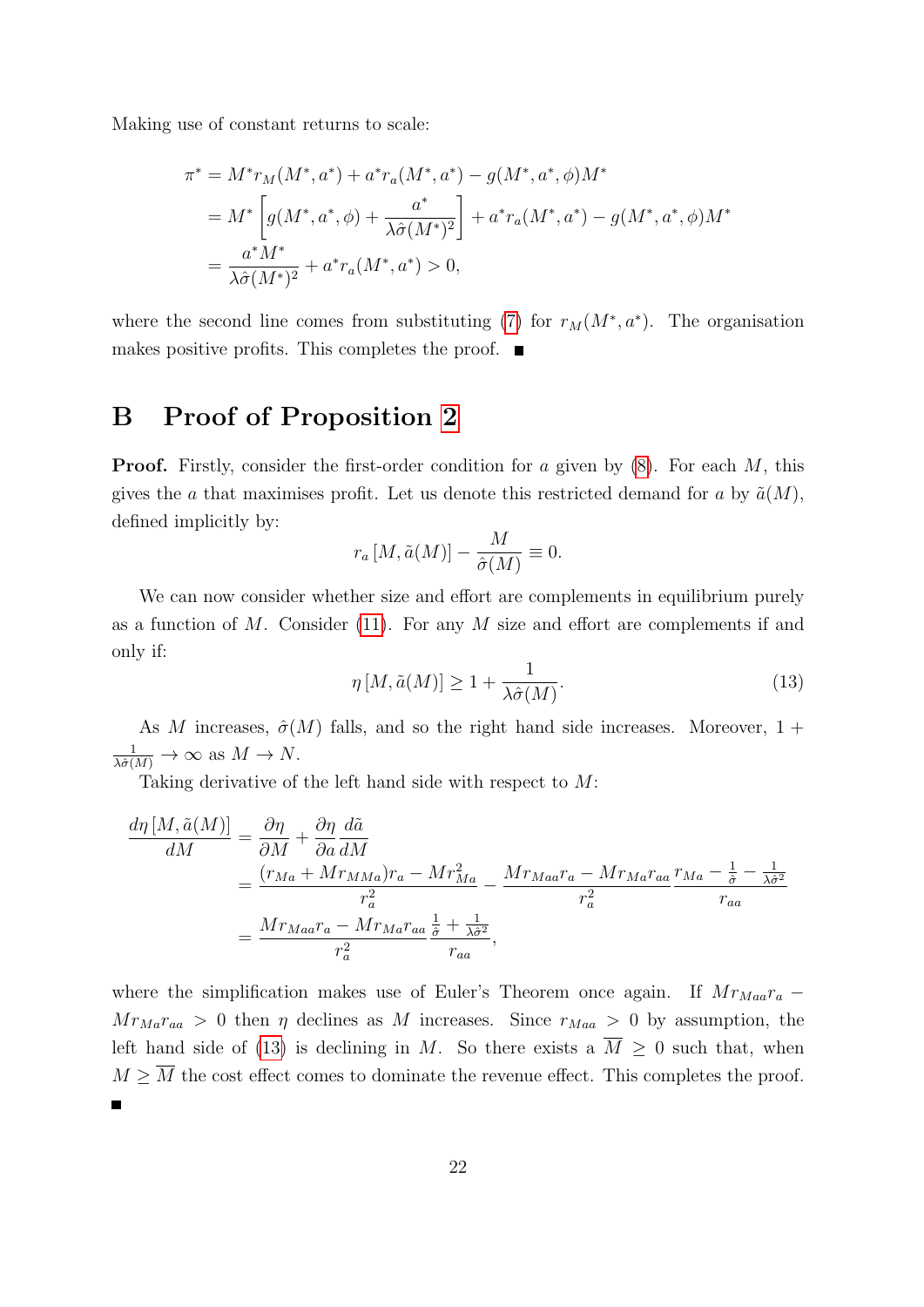## <span id="page-23-0"></span>C Proof of Proposition [3](#page-14-1)

Proof. From the proof of Proposition [1,](#page-9-4) the profit generated by at any point of intersection between the restricted demand curves is:

$$
\pi^*(M, a) = \frac{aM}{\lambda \hat{\sigma}(M)^2} + ar_a(M, a)
$$

$$
= \frac{aM}{\hat{\sigma}(M)} \left[ 1 + \frac{1}{\lambda \hat{\sigma}(M)} \right],
$$

where the second line comes from substituting for  $r_a(M, a)$  using [\(8\)](#page-9-3). We can assess what happens to profit as we move along the  $\tilde{a}(M)$  curve, increasing M:

$$
\pi^*[M, \tilde{a}(M)] = \frac{\tilde{a}(M)M}{\hat{\sigma}(M)} \left[1 + \frac{1}{\lambda \hat{\sigma}(M)}\right].
$$

So:

$$
\frac{d\pi^* [M, \tilde{a}(M)]}{dM} = \frac{\partial \pi^*}{\partial M} + \frac{\partial \pi^*}{\partial a} \frac{d\tilde{a}}{dM}
$$
  
\n
$$
= \frac{\tilde{a}}{\hat{\sigma}} \left( 1 + \frac{1}{\lambda \hat{\sigma}} \right) + \frac{\tilde{a}}{\lambda \hat{\sigma}^2} \left( 1 + \frac{2}{\lambda \hat{\sigma}} \right) + \frac{M}{\hat{\sigma}} \left( 1 + \frac{1}{\lambda \hat{\sigma}} \right) \frac{r_{Ma} - \frac{1}{\hat{\sigma}} - \frac{1}{\lambda \hat{\sigma}^2}}{r_{aa}}
$$
  
\n
$$
= \frac{\tilde{a}}{\lambda \hat{\sigma}^2} \left( 1 + \frac{2}{\lambda \hat{\sigma}} \right) - \frac{M}{r_{aa} \hat{\sigma}^2} \left( 1 + \frac{1}{\lambda \hat{\sigma}} \right)^2 > 0.
$$

Now, it must be the case that the organisation size is greater at  $S$  than at  $C$ . So the organisation makes more profit at S than C. This completes the proof.  $\blacksquare$ 

#### <span id="page-23-1"></span>D Proof of Proposition [4](#page-16-1)

**Proof.** Applying the Implicit Function Theorem to  $(7)$  and  $(8)$ , we have that:

$$
M_{\phi}^{*} = \frac{\pi_{aa}}{\pi_{MM}\pi_{aa} - \pi_{Ma}^{2}} < 0,
$$
  

$$
a_{\phi}^{*} = -\frac{\pi_{Ma}}{\pi_{MM}\pi_{aa} - \pi_{Ma}^{2}}.
$$

Size unambiguously falls. Since size and activity are substitutes,  $\pi_{Ma} < 0$ . So  $a^*_{\phi} > 0$ . This completes the proof. ■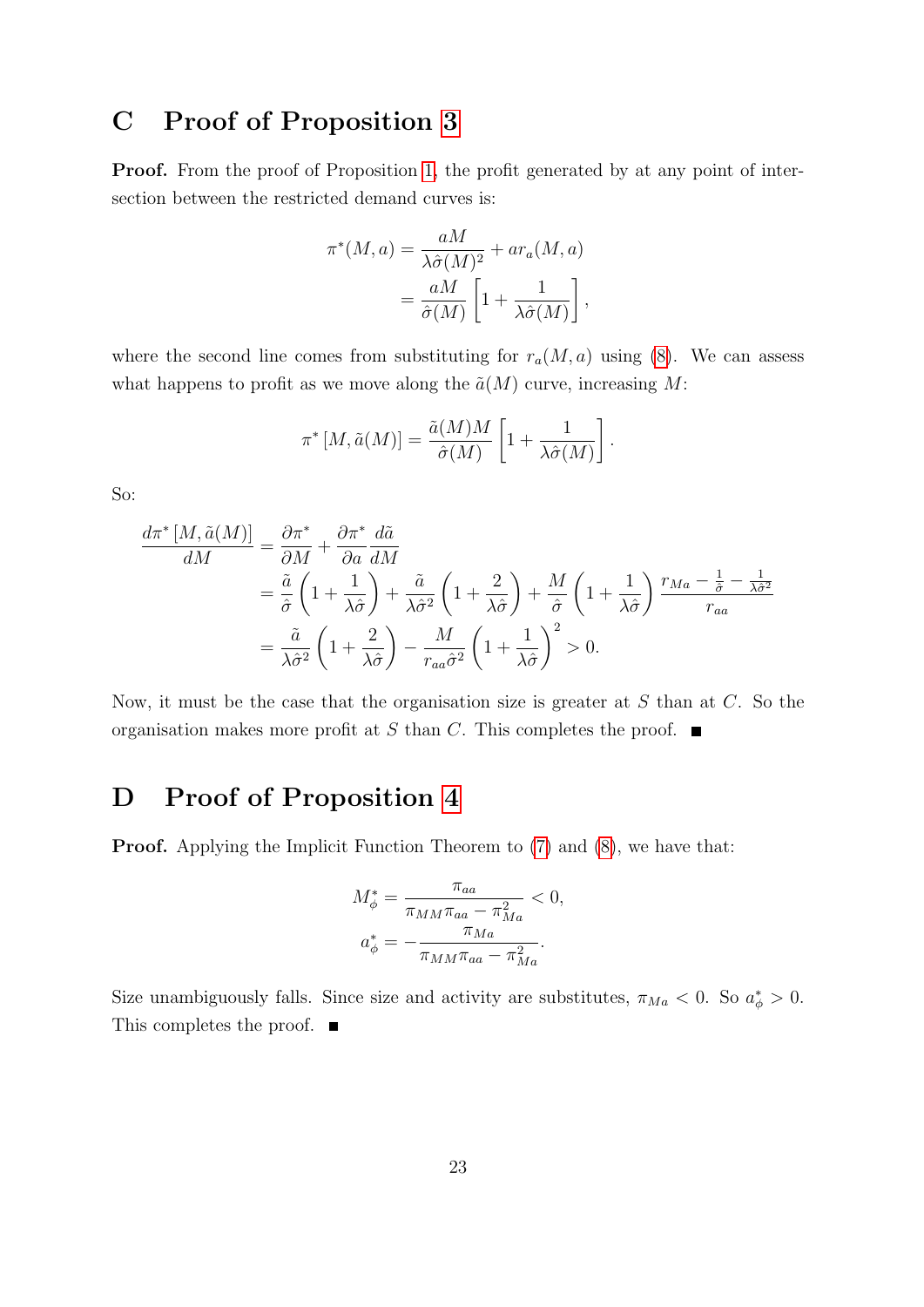### <span id="page-24-0"></span>E Proof of Corollary [1](#page-17-0)

**Proof.** Aggregate criminal activity is given by  $M^*a^*$ . Differentiating with respect to  $\phi$ :

$$
\frac{\partial M^* a^*}{\partial \phi} = M_{\phi}^* a^* + a_{\phi}^* M^*
$$

$$
= \frac{\pi_{aa} a^* - \pi_{Ma} M^*}{\pi_{MM} \pi_{aa} - \pi_{Ma}^2}.
$$

So  $\frac{\partial M^* a^*}{\partial \phi} > 0$  if and only if:

$$
\iff M^* r_{Ma}(M^*, a^*) - \frac{M^*}{\hat{\sigma}(M^*)} \left[1 + \frac{1}{\lambda \hat{\sigma}(M^*)}\right] - a^* r_{aa}(M^*, a^*) < 0.
$$

Making using of Euler's Theorem (noting that  $r_a(M^*, a^*)$  is HD0), we require:

$$
\eta(M, a) - \frac{1}{2} \left[ 1 + \frac{1}{\lambda \hat{\sigma}(M)} \right] < 0.
$$

The first term is the revenue effect. The second term is half the cost effect. Since the revenue effect declines in  $M$  and the cost effect increases towards infinity as  $M$ approaches N, for large enough M this must be negative. Moreover, if  $M = \overline{M}$  the revenue and cost effect are equal, so the term above is still positive. There therefore exists a unique  $\hat{M} \in (\overline{M}, N)$  such that for  $M > \hat{M}$  aggregate crime increases. This completes the proof.  $\blacksquare$ 

## <span id="page-24-1"></span>F Proof of Proposition [5](#page-17-1)

Proof. In the substitutes region:

$$
r_{M\phi}(M^*,a^*) = r_{MM}M_{\phi}^* + r_{Ma}a_{\phi}^* > 0.
$$

From the previous proof  $M^*_{\phi} < 0$  and  $a^*_{\phi} > 0$ . As  $\phi$  increases, the marginal revenue product of size increases. Moreover, conditional on  $M \geq \overline{M}$ :

$$
r_M(M^*, a^*) \le r_M \left[ \overline{M}, \tilde{a} \left( \overline{M} \right) \right].
$$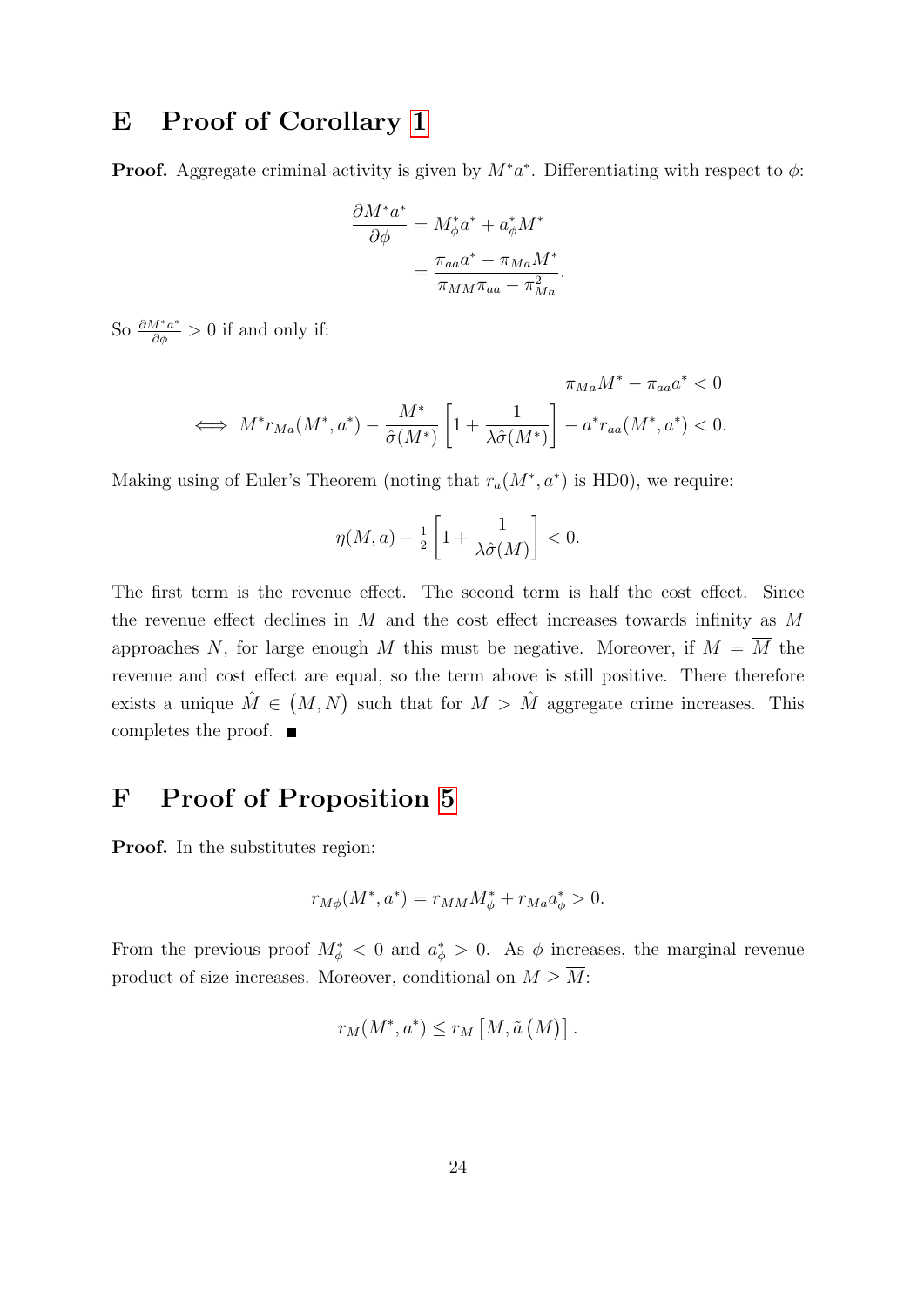So, if:

$$
\phi \geq \phi^{S} \equiv r_{M} \left[ \overline{M}, \tilde{a} \left( \overline{M} \right) \right] - \frac{\tilde{a} \left( \overline{M} \right)}{\hat{\sigma} \left( \overline{M} \right)} \left[ 1 + \frac{1}{\lambda \hat{\sigma} \left( \overline{M} \right)} \right],
$$

then  $M^* = \overline{M}$  and  $a^* = \tilde{a}(\overline{M})$ . The organisation has reached a corner solution. When  $\phi = \phi^S$ ,  $\overline{M}$  is the unconstrained profit-maximising organisation size. By Proposition [3,](#page-14-1) the organisation makes strictly more profit than it would it were to switch into the complements region. As the wage continues to increase, the organisation thus prefers to remain at  $(\overline{M}, \tilde{a}(\overline{M}))$ . This completes the proof.

## <span id="page-25-0"></span>G Proof of Proposition [6](#page-18-0)

Proof. The proof is presented in two stages. We first compare the profit from the optimal input combination under complements to that when size is  $\overline{M}$ , summarising the result in the following lemma:

**Lemma 1** There exists  $\phi^C$  such that, for all  $\phi \geq \phi^C$  the organisation makes more profit using an input combination in the complements region than it does using an input combination in the substitutes region.

**Proof.** The proof consists of two steps. Firstly, I show that, for high enough  $\phi$ , the profit from optimal input combination under complements exceeds that when size is  $\overline{M}$ . Secondly, I show that, as  $\phi$  increases, profit when size is  $\overline{M}$  decline more rapidly than when size and activity are complements.

The profit when size is  $\overline{M}$  is given by:

$$
\pi\left[\overline{M},\tilde{a}\left(\overline{M}\right)\right]=r\left[\overline{M},\tilde{a}\left(\overline{M}\right)\right]-\overline{M}\phi-\dfrac{\overline{M}\tilde{a}\left(\overline{M}\right)}{\hat{\sigma}\left(\overline{M}\right)}.
$$

So, for:

$$
\phi > \frac{r\left[\overline{M}, \tilde{a}\left(\overline{M}\right)\right]}{\overline{M}} - \frac{\tilde{a}\left(\overline{M}\right)}{\hat{\sigma}\left(\overline{M}\right)},
$$

we have that  $\pi\left[\overline{M}, \tilde{a}(\overline{M})\right] < 0$ . Now, with complements, we always have an interior solution. So:

$$
\pi^*(M, a) = \frac{aM}{\hat{\sigma}(M)} \left[ 1 + \frac{1}{\lambda \hat{\sigma}(M)} \right] \ge 0.
$$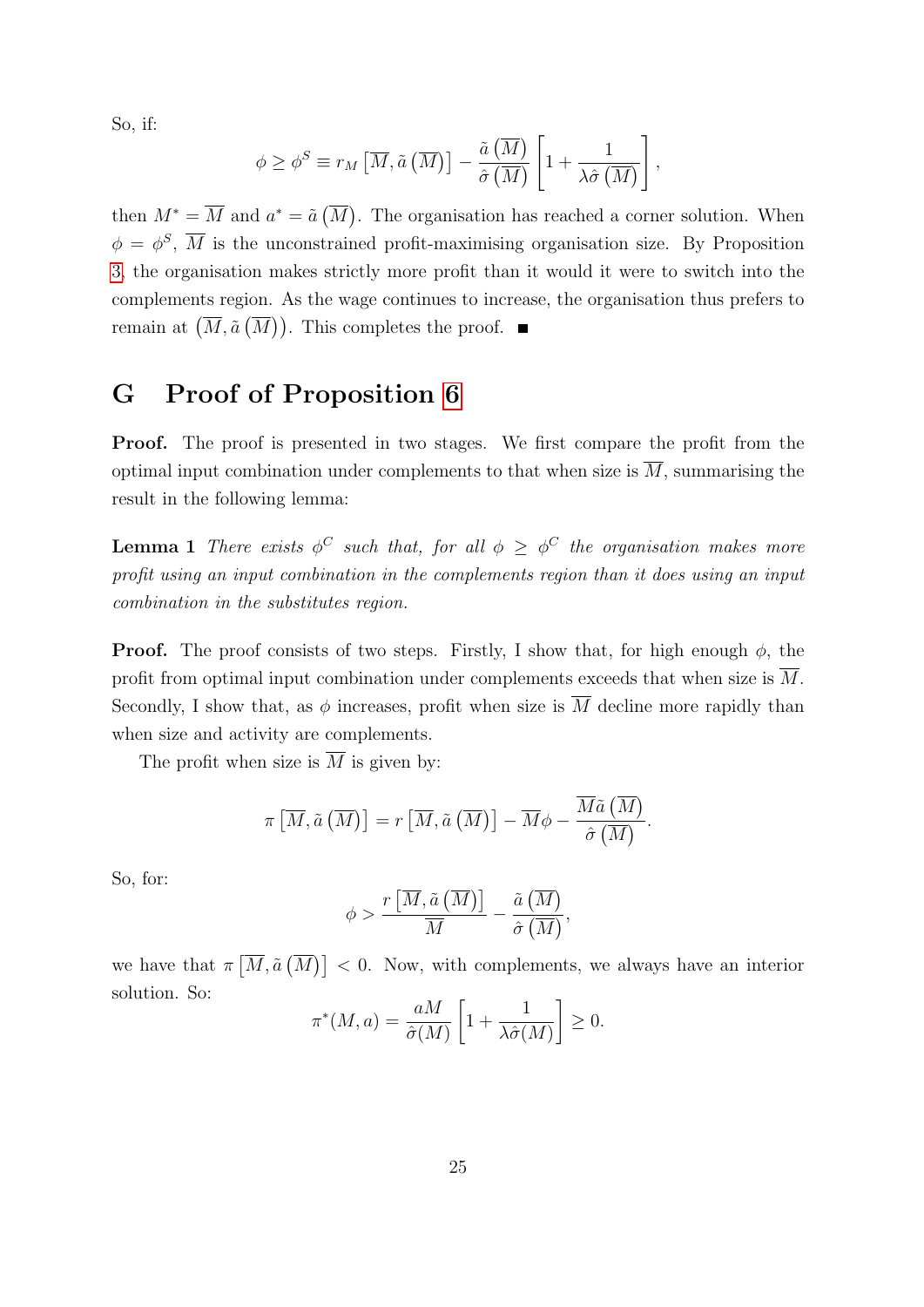For high enough  $\phi$  the profit under complements exceeds that under substitutes. Moreover:

$$
\frac{d\pi \left[ \overline{M}, \tilde{a} \left( \overline{M} \right) \right]}{d\phi} = -\overline{M},
$$
\n
$$
\frac{d\pi [M, \tilde{a} \left( M \right)]}{d\phi} \bigg|_{M < \overline{M}} = -M.
$$

Since, under complements,  $M < \overline{M}$  we have that  $-\frac{d\pi[\overline{M}, \tilde{a}(\overline{M})]}{d\phi} > -\frac{d\pi}{d\phi}$  $\left. \frac{d\pi}{d\phi}\right|_{M<\overline{M}}$ .  $\pi\left[\overline{M}, \tilde{a}\left(\overline{M}\right)\right]$ and  $\pi [M, \tilde{a}(M)]|_{M \leq \overline{M}}$  can only intersect once as  $\phi$  increases. Call the expected cost of engaging in crime which equates the two profit functions  $\phi^C$ . For all  $\phi$  above  $\phi^C$ ,  $\pi\left[M,\tilde{a}\left(M\right)\right]\vert_{M<\overline{M}}>\pi\left[\overline{M},\tilde{a}\left(\overline{M}\right)\right].$ 

Following on from the proof of Proposition [4,](#page-16-1) size unambiguously falls. However, in the complements region,  $\pi_{Ma} > 0$ , and so  $a^*_{\phi} < 0$ . Activity also declines. This completes the proof.  $\blacksquare$ 

#### References

- <span id="page-26-3"></span>Anderson, J. E. and O. Bandiera (2000): "Mafias as Enforcers," Boston College Working Papers in Economics 480, Boston College Department of Economics.
- <span id="page-26-0"></span>Becker, G. S. (1968): "Crime and Punishment: An Economic Approach," The Journal of Political Economy, 76, pp. 169–217.
- <span id="page-26-6"></span>Booth, A. and F. Schiantarelli (1987): "The Employment Effects of a Shorter Working Week," Economica, 54, pp. 237–248.
- <span id="page-26-5"></span>Calmfors, L. (1985): "Work sharing, employment and wages," European Economic *Review*, 27, pp.  $293 - 309$ .
- <span id="page-26-1"></span>CENTRE FOR SOCIAL JUSTICE (2012): "Time to Wake Up: Tackling gangs one year after the riots," Policy paper.
- <span id="page-26-4"></span>Chang, J.-J., H.-C. Lu, and M. Chen (2005): "Organized Crime or Individual Crime? Endogenous Size of a Criminal Organization and the Optimal Law Enforcement," Economic Inquiry, 43, pp. 661–675.
- <span id="page-26-2"></span>Decker, S. H. (1996): "Collective and Normative Features of Gang Violence," Justice Quarterly, 13, pp. 243–264.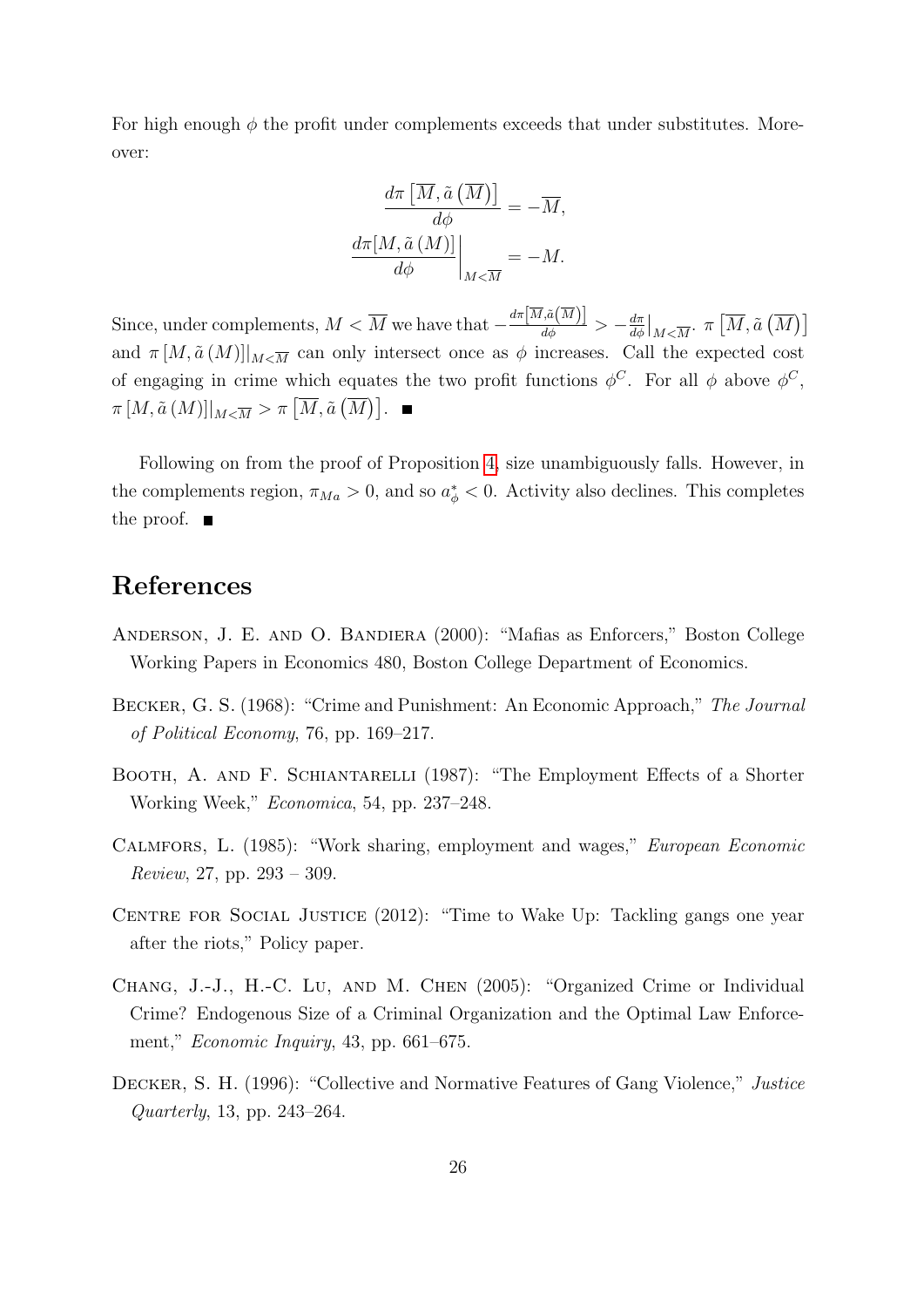- <span id="page-27-10"></span>DIXIT, A. (2007): Lawlessness and Economics: Alternative Modes of Governance, The Gorman Lectures in Economics, Princeton, NJ: Princeton University Press.
- <span id="page-27-1"></span>Ehrlich, I. (1973): "Participation in Illegitimate Activities: A Theoretical and Empirical Investigation," The Journal of Political Economy, 81, pp. 521–565.
- <span id="page-27-0"></span>– (1981): "On the Usefulness of Controlling Individuals: An Economic Analysis of Rehabilitation, Incapacitation and Deterrence," The American Economic Review, 71, pp. 307–322.
- <span id="page-27-11"></span>Freeman, R. B. (2000): "Generating Jobs: How to Increase Demand for Less-skilled Workers," in Generating Jobs: How to Increase Demand for Less-skilled Workers, New York, NY: Russell Sage Foundation, chap. Work-Sharing to Full Employment: Serious Option or Populist Falacy, pp. 195–222.
- <span id="page-27-3"></span>FRYER, JR., R. G. (2011): "Financial Incentives and Student Achievement: Evidence From Randomized Trials," The Quarterly Journal of Economics, 126, pp. 1755–1798.
- <span id="page-27-7"></span>GAMBETTA, D. (1996): The Sicilian Mafia: The Business of Private Protection, Cambridge, MA: Harvard University Press.
- <span id="page-27-6"></span> $(2009)$ : Codes of the Underworld: How Criminals Communicate, Princeton, NJ: Princeton University Press.
- <span id="page-27-12"></span>Garoupa, N. (1997): "The Theory of Optimal Law Enforcement," Journal of Economic Surveys, 11, 267–95.
- <span id="page-27-8"></span> $(2000)$ : "The Economics of Organized Crime and Optimal Law Enforcement," Economic Inquiry, 38, pp. 278–88.
- <span id="page-27-2"></span>Heckman, J. J., S. H. Moon, R. Pinto, P. A. Savelyev, and A. Yavitz (2010): "The rate of return to the HighScope Perry Preschool Program," Journal of Public Economics, 94, pp. 114–128.
- <span id="page-27-4"></span>Home Office (2013): "Ending Gang and Youth Violence: Annual Report 2013," Report to parliament.
- <span id="page-27-5"></span>Jankowski, M. S. (1991): Islands in the street: gangs and American urban society, Berkeley and Los Angeles, CA: University of California Press.
- <span id="page-27-9"></span>Kugler, M., T. Verdier, and Y. Zenou (2005): "Organized Crime, Corruption and Punishment," Journal of Public Economics, 89, pp. 1639–1663.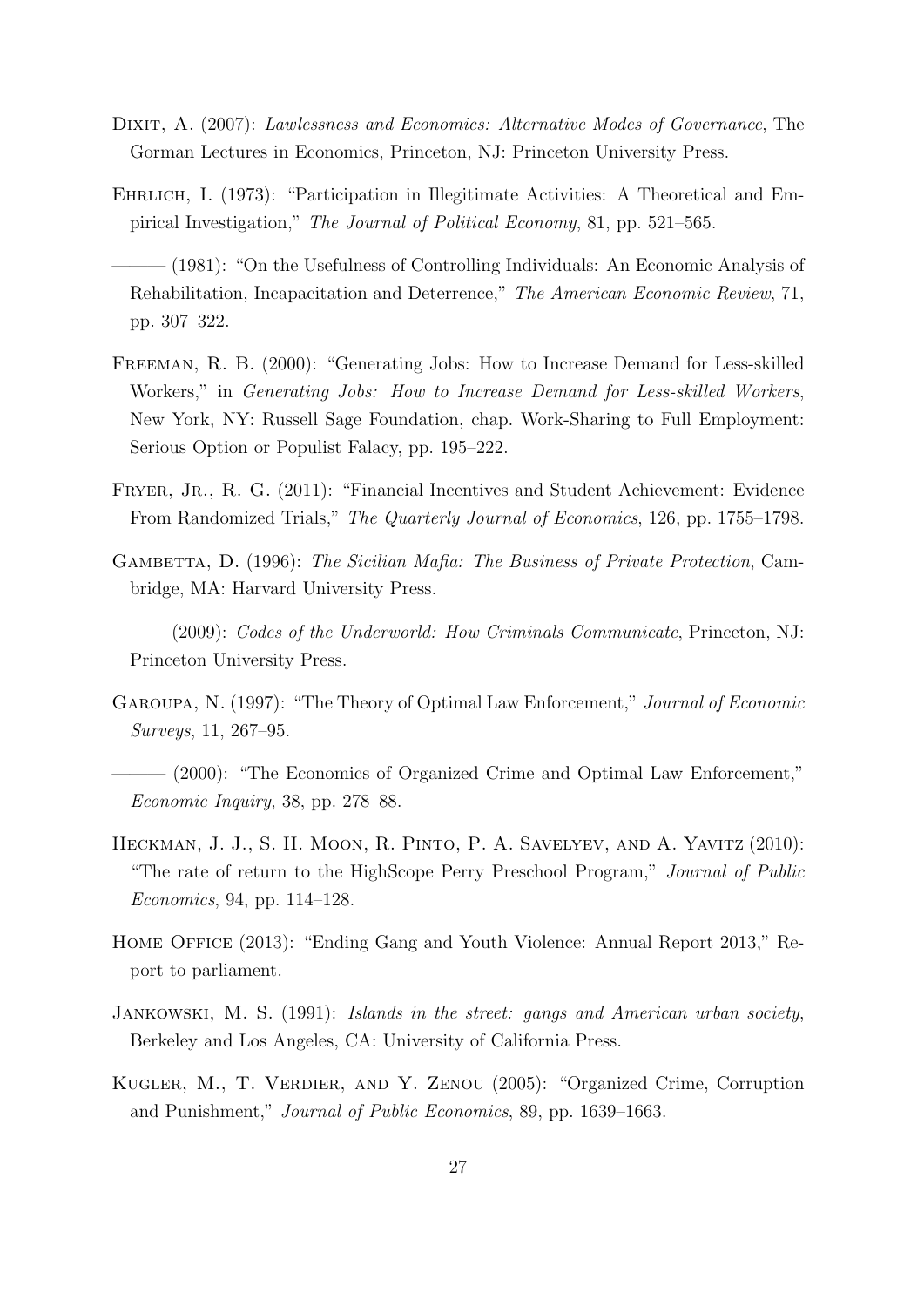- <span id="page-28-1"></span>LEE, L. W. (1993): "Would Harassing Drug Users Work?" *Journal of Political Econ*omy, 101, pp. 939–959.
- <span id="page-28-12"></span>LEVITT, S. D. (1997): "Using Electoral Cycles in Police Hiring to Estimate the Effect of Police on Crime," The American Economic Review, 87, pp. 270–290.
- <span id="page-28-8"></span>LEVITT, S. D. AND S. A. VENKATESH (2000): "An Economic Analysis of a Drug-Selling Gang's Finances," The Quarterly Journal of Economics, 115, pp. 755–789.
- <span id="page-28-13"></span>Long, I. W. (2013): "Recruitment to Organised Crime," Working Paper E2013/10, Cardiff University.
- <span id="page-28-3"></span>Mansour, A., N. Marceau, and S. Mongrain (2006): "Gangs and Crime Deterrence," Journal of Law, Economics, and Organization, 22, pp. 315–339.
- <span id="page-28-5"></span>Paoli, L. (2003): Mafia Brotherhoods: Organized Crime, Italian Style, Studies in Crime and Public Policy, Oxford, UK: Oxford University Press.
- <span id="page-28-0"></span>POLINSKY, M. AND S. SHAVELL (1979): "The Optimal Tradeoff between the Probability and Magnitude of Fines," American Economic Review, 69, 880–91.
- <span id="page-28-4"></span>Polo, M. (1997): "Internal Cohesion and Competition Among Criminal Organisations," in The Economics of Organised Crime, ed. by G. Fiorentini and S. Peltzman, Cambridge, UK: Cambridge University Press, CEPR Conference Series, pp. 87–104.
- <span id="page-28-2"></span>PORET, S. (2002): "Paradoxical effects of law enforcement policies: the case of the illicit drug market," International Review of Law and Economics, 22, pp. 465–493.
- <span id="page-28-9"></span>Poutvaara, P. and M. Priks (2009): "Hooliganism and Police Tactics," Journal of Public Economic Theory, 11, pp. 441–453.
- <span id="page-28-10"></span> $-$  (2011): "Unemployment and gang crime: can prosperity backfire?" *Economics* of Governance, 12, pp. 259–273.
- <span id="page-28-11"></span>Sah, R. K. (1991): "Social Osmosis and Patterns of Crime," The Journal of Political Economy, 99, pp. 1272–1295.
- <span id="page-28-7"></span>Silverman, D. (2004): "Street Crime and Street Culture," International Economic Review, 45, pp. 761–786.
- <span id="page-28-6"></span>SKAPERDAS, S. (2001): "The Political Economy of Organized Crime: Providing Protection When the State Does Not," Economics of Governance, 2, pp. 173–202.